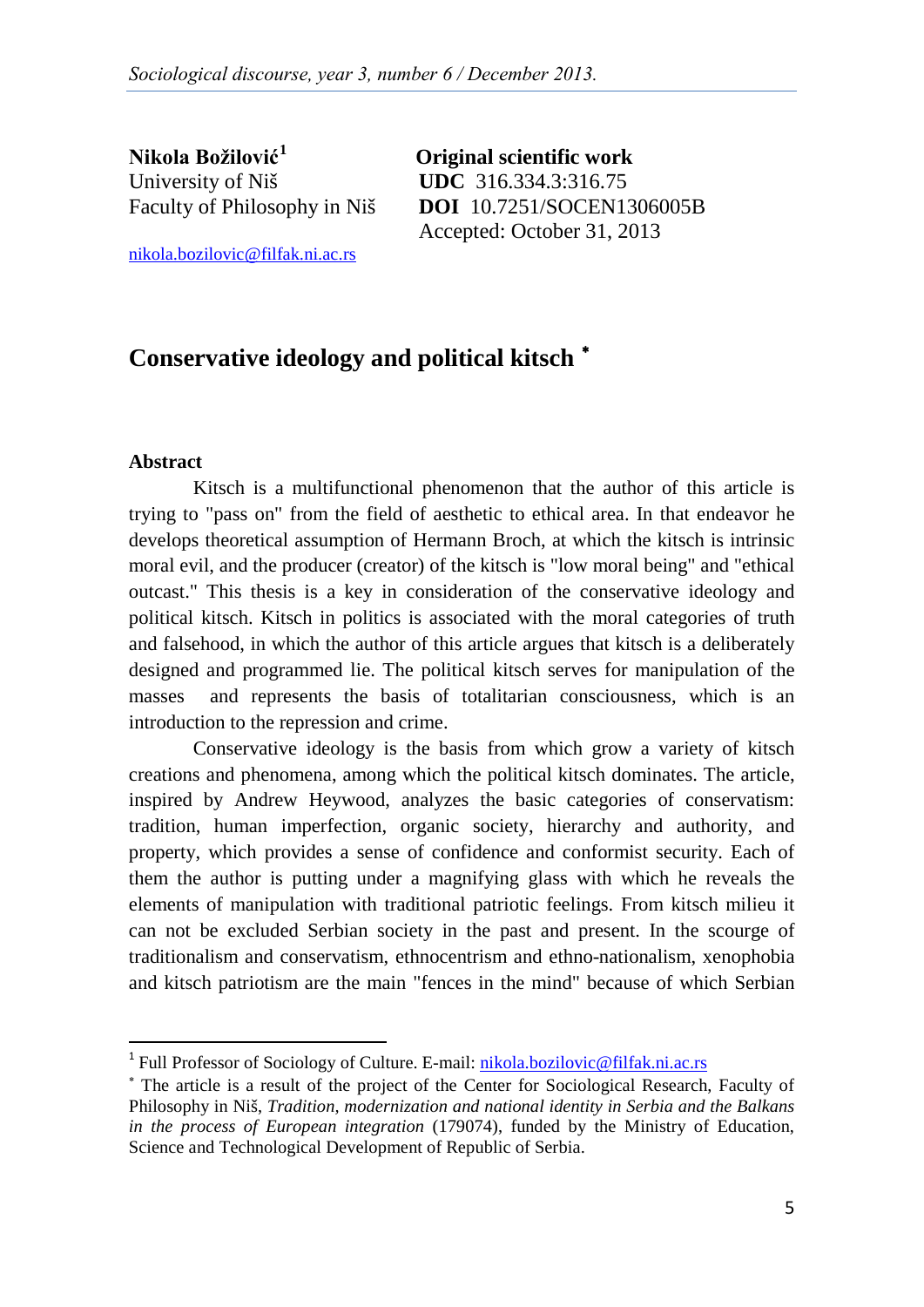culture as a whole remains outside the mainstream of modernization and Europeanization.

**Keywords:** political kitsch, ideology, conservatism, pseudoculture, moral evil, traditionalism.

*Kitsch is the aesthetic ideal of all politicians, all parties and movements.*

Milan Kundera

#### **Introduction**

Politics and political practices are commonly associated with ethical principles and political kitsch can not be identified beyond the moral standards of a society. Traditionalism is an integral component of conservative ideology and practice, and this in its own way represents a lobby of political kitsch. Manipulating people's feelings is easily feasible if it sticks to tried and tested forms of abuse of tradition with a touch of folkmyths iconography. In the domain of political kitsch categories of truth and falsehood are relativized to the extreme, where the truth easily slips into a lie, and a lie with no problem gets an illusion of truth. In the social and political context, kitsch goes beyond aesthetics and artistic nice, entering the general field of ethical and representing itself as fundamentally moral evil. Conservative ideology, which is closely linked to political power, promotes a false sense of conformist security and a vulgar manipulation of traditional 'patriotic feelings. It is fraught with prejudice with which gives birth to kitsch patriotism. In a world programmed by conservative ideological matrix, it is easy to produce "fences in consciousness" that hamper any initiative and individual action, thereby opening the door of totalitarian projects of the society. In the post-socialist (the so-called transitional) period Serbia bends under the weight of traditionalization and instead of taking the path of modernization and Europeanization, it often returns to the pre-modern values (collective ownership, centralized, so-called command economy, irrationality, finding identity only through collectivity). Conservative ideology here and now makes a pact with the political kitsch.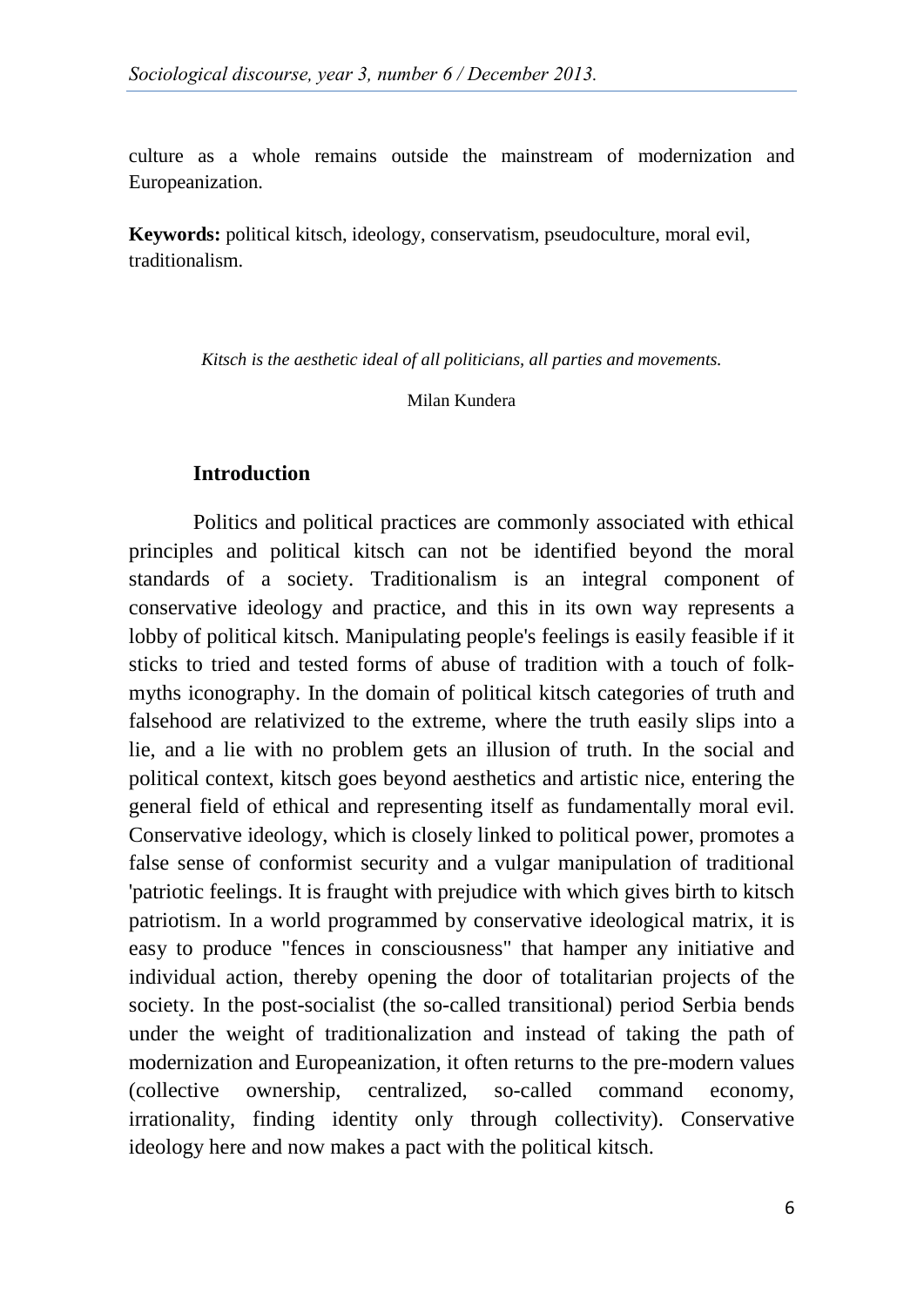#### **Kitsch as a moral evil**

The first association to the word "kitsch" refers to the art going sideways of authentic beauty and truth. The aesthetic components of kitsch (such as sentimentality, lascivious or banality) are present in the acts that tend to present themselves in an artistic light, but they are not the only ones. It is a known thing that kitsch parasites in the whole tissue of culture, sneaking in all spheres of society - religion and myth, family and procreation, science and knowledge, morality and behavior, tourism and sport.<sup>[2](#page-2-0)</sup> Whit Abraham Moles the term gets the status of a universal attribute because, according to him, everything can be a carrier of kitsch "kitschobject", "kitsch-attitude", "kitsch-relationship", "kitsch-drive", "kitschenvironment", "kitsch-style", "kitsch-era ", "kitsch-experience," "kitschethics", "kitsch-man", and even "kitsch-kitsch." [3](#page-2-0) In short, the kitsch is in most cases expressed in objects, but in fact kitsch is socially mediated relationship that by longer practicing in some people can become a way of life. In the language of modern sociology, kitsch is a product of social construction, or our perception of things, events or behaviors. Anthropological, sociological and psychological dimensions of kitsch is especially present in politics, political experience and practice. In this sense culturologist Ratko Božović clames that the politics is a birthplace of kitsch, while for the writer Milan Kundera policy is becoming the most serious competitor of art which he sees in kitsch horizon as mask of beauty.

A sociological study of the relationship between kitsch and politics can not be completed if in itself does not incorporate elements of false political morality, political propaganda and political rituals. All this with a note that the policy as an important area of social life is not kitsch by definition. It is not entirely steeped in kitsch, since as directing activity (science, art) it has the task (and power) to lead society towards progress and resolution of its contradictions. Regarding the relationship between kitsch and politics, then there is work, primarily, with the cultural dimension of political life.

<span id="page-2-0"></span><sup>2</sup> See: Zoran Gluščević, *La Vie en Rose. Anthology of everyday kitsch,* Belgrade, 1990; Gillo Dorfles, *Kitsch. Anthology of bad taste* Zagreb: Golden marketing, 1997; Nikola Božilović, *Kitsch culture*, Niš:Zograf, 2006. <sup>3</sup> Abraham Moles, *Kitsch. The art of happiness*, Niš:Gradina, 1973. 39.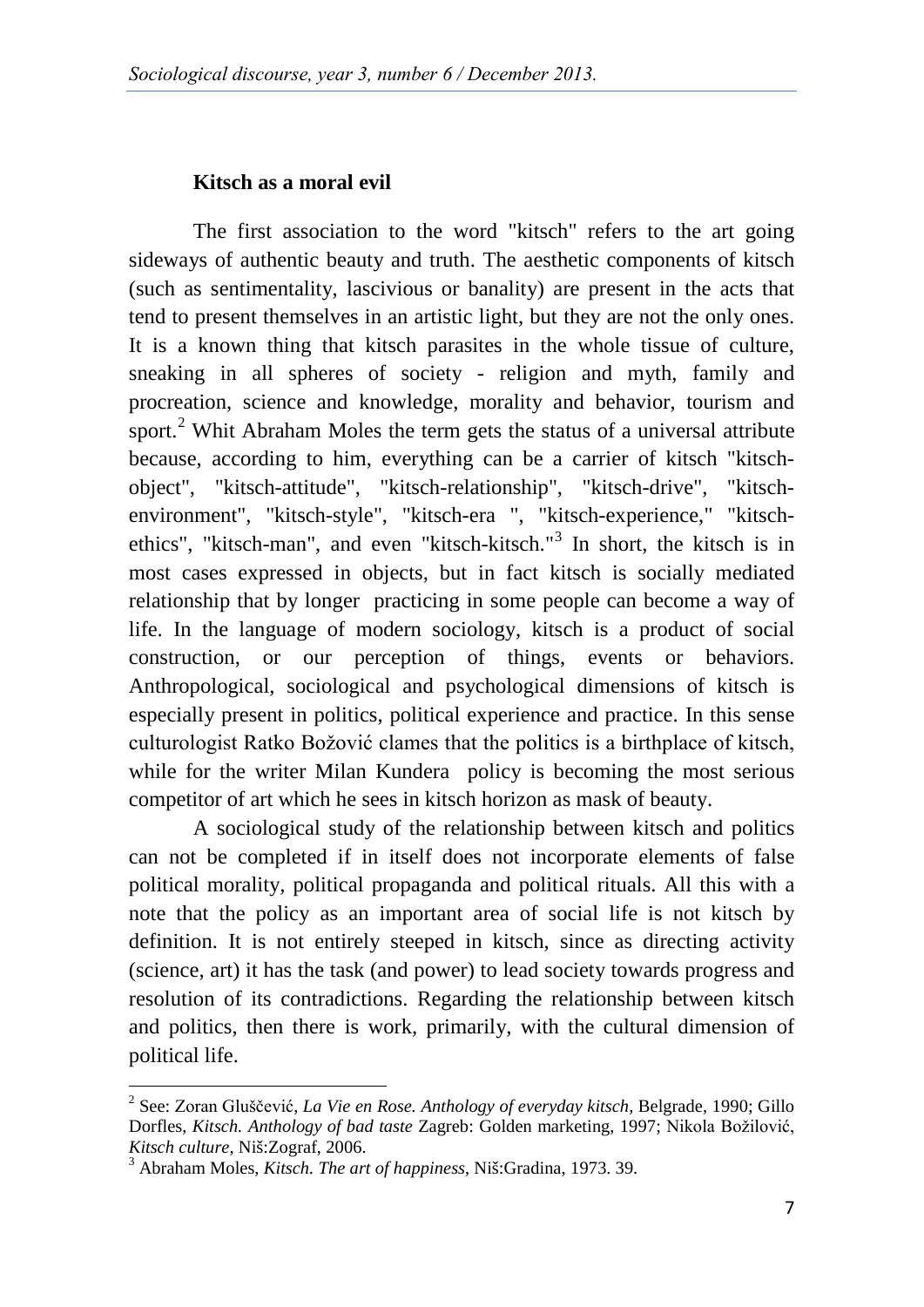Identification of impurities of kitsch in politics assumes a general understanding of the term "kitsch" It is advisable to start with the etymology of the term and idea of this phenomenon which is in discursive terms almost uncontrollable. Word kitsch comes from at least two sources: from the English word sketch, or from the German verb etwas verkitschen. In the first case it is the sketches that should replace more expensive original paintings, while the German version translates this phrase as the collection of worthless things, that is junk. And this has an element of lies and false (style) values, so that the whole meaning of kitsch metaphorically refers to the collection of "artistic garbage".<sup>[4](#page-3-0)</sup> Thus, it follows that kitsch was primarily related to the phenomena of artistic fields: art, aesthetic experience, and aesthetic taste as a category. However, the taste has not only an aesthetic connotation. It synthesizes the lifestyle and behavior of each individual and, as a summary of the human aesthetic being, is closely related to the totality of his existence.<sup>[5](#page-3-0)</sup> In this sense, kitsch, which belongs to the dark side of the taste comes from the field of art (aesthetics) and extends to the human as a being (anthropology) and society as a setting in which a man establishes himself (sociology).

Kitsch is at the top of the pyramid of words related to the pseudoculture. The Greek word pseudos (ψευδος) in our language is translated as falsehood, lies, deception. Pseudo-cultural phenomena are, therefore, only by the exterior (form) cultural, and essentially are uncultured or anti-cultural. They are ordinary substitutes, counterfeits of the originals, or imitations of imitations, when it comes to the arts, and in the other aspects are manifested as pseudo-moral, pseudo-religious, quasi-scientific and quasi-true. Because and the people who are honest and uneducated can pronounce all manner of lies, with kitsch is not about any falsehood, but only about the one which involves a conscious deception and programmed (premeditated) lie. In cultures that do not go with the times, lie becomes a legitimate means of maintaining some group in power. In this context, Mikel Dufrenne discloses the shuffle of culture. On one side of the coin is the real face of culture, embodied in the authenticity and truth, and on the other is kitsch as her back and surrogate. From Dufrenn's sentence of culture, according to which "it

<span id="page-3-0"></span><sup>&</sup>lt;sup>4</sup> Ludwig Giesz, *Phenomenology of kitsch*, Beograd:BIGZ, 1979. 23. <sup>5</sup> Zoran Gluščević, quote, work, 324.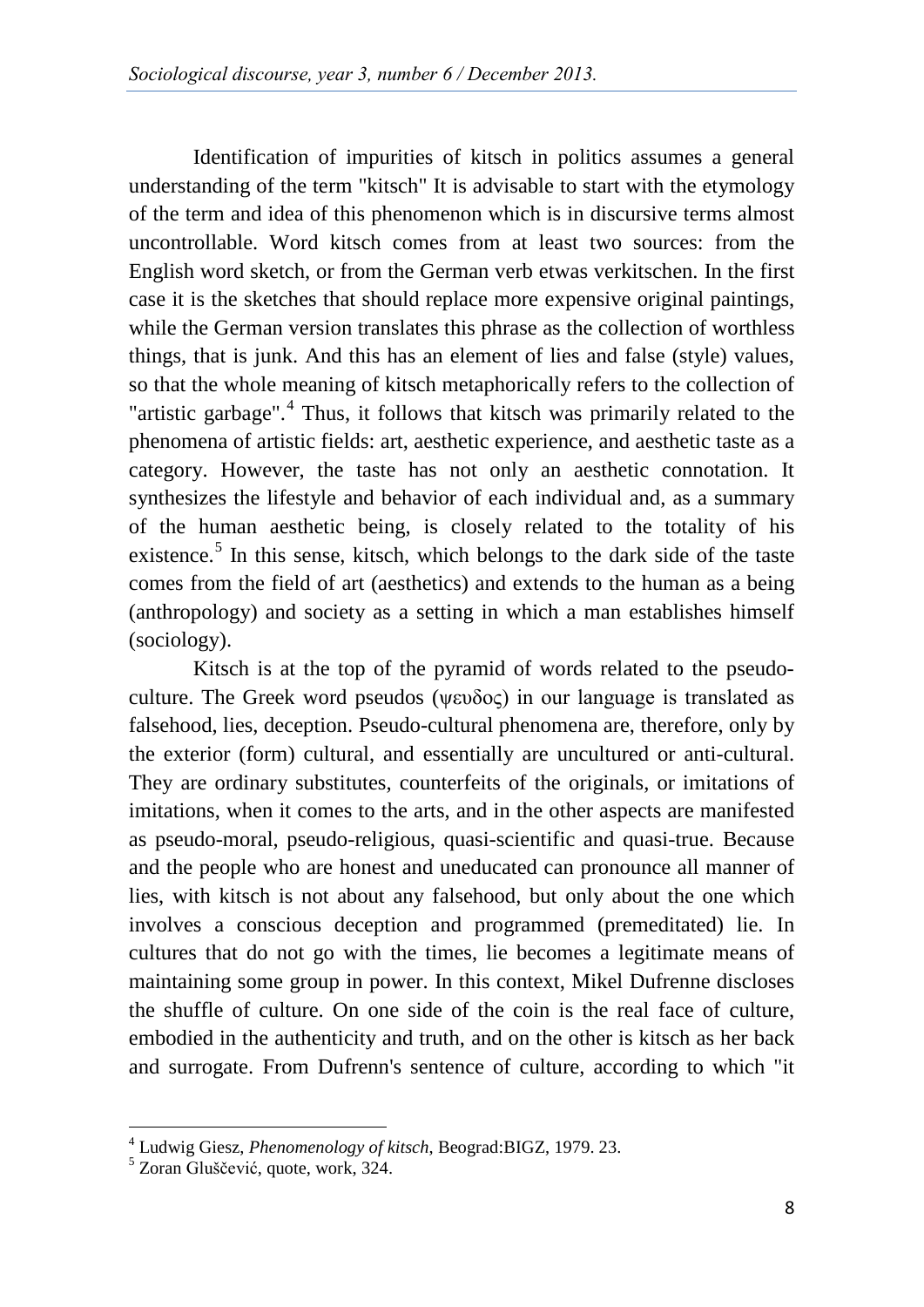cheats because it is lying, and not because it is wrong"[6](#page-4-0) results that kitsch is the culture of lies. Lie emitted by the kitsch-subject is an illusion or a reverse of the truth. It is placed less in the overt and direct, and more in the covert and euphemistic form. Kitsch that has enormous ideological progression is akin to the spirit of totalitarianism, and their "spiritual communion" is evident in the sphere of lies. Hence, kitsch is an ideal tool for the "parade of lies," which is based on the concealment of its true essence.<sup>[7](#page-4-0)</sup>

Some theorists treat politics as an autonomous region, which is beyond the categories of freedom and morality, incorporating them into itself when it suits the interests of its stakeholders. Writer Vidosav Stevanović goes even further, writing that in politics there is no freedom. No, because the policy is trapped by conditions, the famous balance of power, the vagaries of time and eccentricities of people. And because of the attributes which this author gives it (dependence, subordination, self betrayal, deceit, malice, sometimes even just a "gap that rattle") turns out that the kitsch is its immanent property.<sup>[8](#page-4-0)</sup> Bearing in mind the basic features of kitsch, for Ratko Božović "political stereotype is kitsch in its purest form."<sup>[9](#page-4-0)</sup>

Political kitsch belongs to the ramified family of the kitsch phenomenon. It does not have much to do with art, but on the map of kitsch culture are elements that connect the arts and politics. In both spheres there is something that is inauthentic, fake, deceptive, transient, lascivious, obscene, perverse, intrusive, exclusive, imitative, banal, eccentric and sensational.<sup>[10](#page-4-0)</sup> Aestheticization of society and politics spiced by "aesthetic populism" are not uncommon in sociology and political theory. However, political kitsch is primarily seen as evil and belongs to the sphere of ethics and moral life. Lying in politics is consciously and purposely placed in order to satisfy one's interests, personal or group. We're not talking (only) about the lies of one person, a politician, a leader. Political lies tend to turn into the ideology of the whole society or the state, so that one can speak of a kind of

<span id="page-4-0"></span><sup>&</sup>lt;sup>6</sup> Mikel Dufrenne, *Art and Politics*, Sarajevo:Svjetlost, 1982. 142.<br><sup>7</sup>Zoran Gluščević, quote, work, 139.

<sup>&</sup>lt;sup>8</sup> Vidosav Stevanović, The *Diary of Solitude (choice of fragments from 1988 to 1993)*, Beograd: Službeni glasnik, 2010. 601.<br><sup>9</sup> Ratko Božović, The *Sideways of kitsch*, Nikšić: The Sociological ray, 2/2009. 11.<br><sup>10</sup> Nikola Božilović, quote, work, p. 58–59.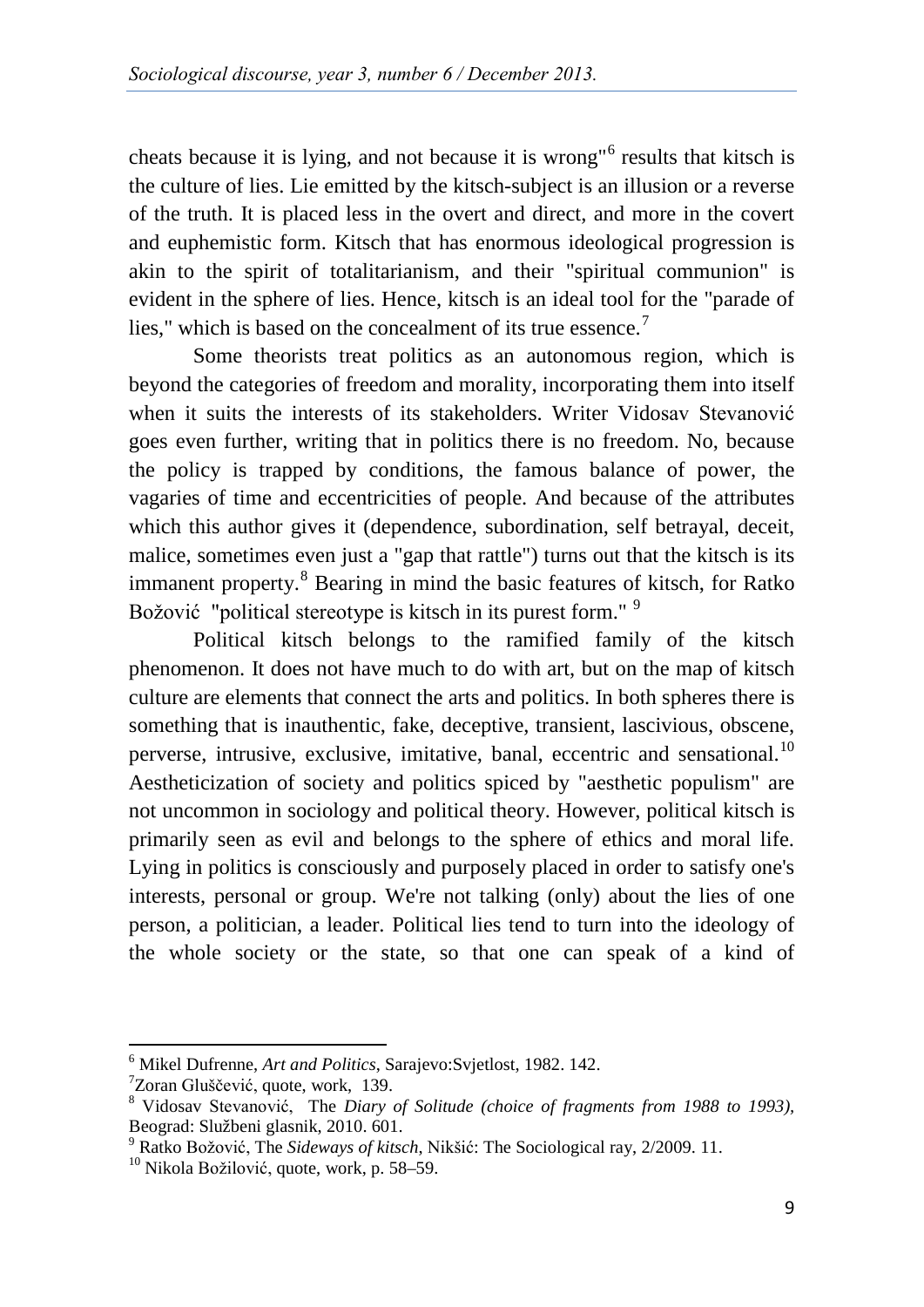"nationalization of kitsch." Vera Horvat Pintarić succinctly says: "The state of lies creates nationalized lie in the culture".<sup>[11](#page-5-0)</sup>

For the writer Hermann Broch kitsch in art essentially represents a moral evil, and it seems that political kitsch variant is the most similar to this kind of treatment. In fact, he sees in kitsch the source of evil, and applies on it only the ethical standards. The creator of kitsch (artist, but no less politician-leader) is "ethical renegade" and a criminal who wants "radical evil." Because, according to Broch, the man who creates kitsch should be tried as a real villain, the "low ethical being."<sup>[12](#page-5-0)</sup> About the dominance of ethical principles over the aesthetic in the field of art testifies the author himself, citing Adolf Hitler as "an unconditional supporter of kitsch" who lived for the "bloody" kitsch, and loved a "saccharine" or very sugary kitsch.<sup>[13](#page-5-0)</sup> At the time of fascism and nazism "revolvers and torches began to be mentioned along with the culture"<sup>14</sup>, and enjoyment in the artistic beautiful reveals the "romantic" and "gentle soul" of criminals and mass murderers. History is full of such "esthete". For example, at one time Hitler was known as the "supporter of beauty." He, as well as his historical role model Nero, was a supporter of kitsch. For these reasons Broch, in the spirit of metaphysical moralism, denied any value of aestheticism, that is the separation of "beauty" of "good" and the "truth." Such a separation, in his opinion, would be tantamount to evil and true disaster.<sup>[15](#page-5-0)</sup>

One might observe some constants in the expression of kitsch because some properties of kitsch are valid for all areas. However, every area of social life is specific. In this sense we can talk about kitsch specifics of religion, tourism, music, architecture, sports and more. Political kitsch in many ways coincides with the others, but it is remarkable for being the most moral dimension, the one that Broch attributed to the artistic kitsch as a representative of evil. Since in the policy the emotions and archetypes are mixed with the ideas and images, performing an attack on man's total existence, Kundera combines them in the phrase the inquisition of kitsch.

<span id="page-5-0"></span> <sup>11</sup>Vera Horvat Pintarić, *From kitsch to eternity*, Zagreb: Circulation CDD, 1979. 103.

<sup>&</sup>lt;sup>12</sup> Herman Broch, *Poetry and knowledge*, Niš: Gradina, 1979. 297.<br><sup>13</sup> Hermann Broch, "Notes on the problem of kitsch", in: Dorfles, Gillo, Kitsch. Anthology of bad taste, Zagreb: Golden marketing, 1997. 75.

<sup>&</sup>lt;sup>14</sup>Clement Greenberg, "Avant-garde and kitsch", in: Dorfles, Gillo, Kitsch. Anthology of bad taste, Zagreb: Golden marketing, 1997. 120.

<sup>&</sup>lt;sup>15</sup> Sreten Petrović, *The Kitsch as Faith*, Beograd: Čigoja štampa, 2006. 33.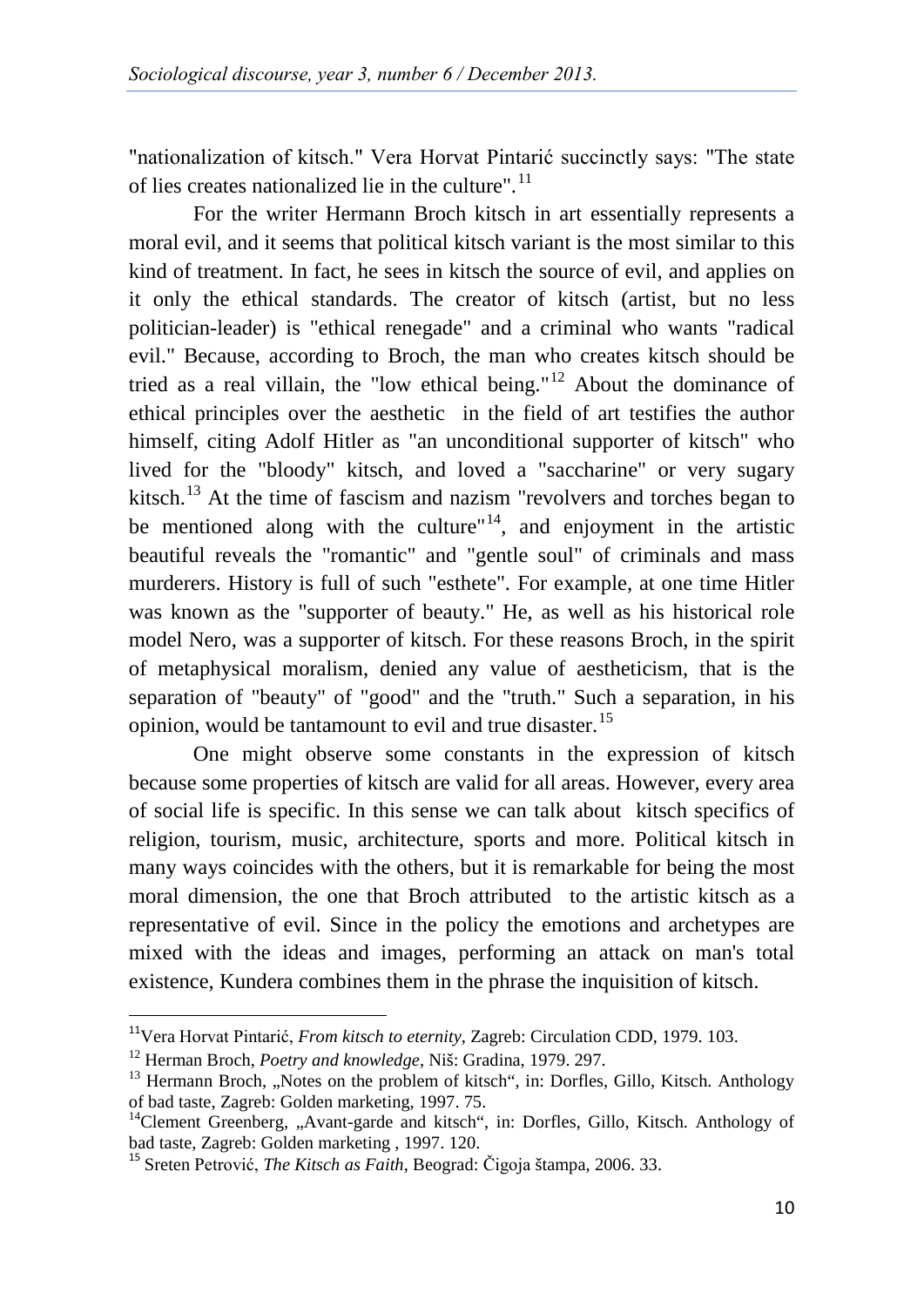#### **Political production of illusion**

A man's social being can not be separated from the man as a political being. On the basis of Aristotle's (Αριστοτέλης) phrases, after which the man is designated as zoon politicon we can conclude that the human being by nature is political. This statement is suggested by his famous statement that the one who can live outside of the community is either "the beast or the god."[16](#page-6-0) A variety of ancient works of wise thinkers are devoted to politics, which speaks of its importance and the necessity for the survival of man, society and civilization. However, the sentence by which the politics is considered as man's destiny is quite ominous. It is largely the truth when you know that politics started wars, preceded the Holocaust, was setting up camp wires, making decisions about life and death.

Modern man is also a political being. He is today perhaps more than yesterday, since it was drawn into politics and when he was aware of it, and even more often when he is not. The man of today is present in politics and when he really does not need to be. He can not prevent the policy dealing with and walking into his life. This makes the escape from political life for modern man illusory. Social practice and sociological studies show that man at the present can not completely humanly confirm themselves in their daily and personal life, while remaining fully and consistently out of politics and policy in general. The truth is that man is not and can not be solely a political being, but nevertheless from the beginning he is captured in the iron grip of politics.

When asked how the kitsch found a livelihood in politics can best be answered if the policy is brought into connection with the truth and lies. The truth, according to Hannah Arendt, as seen from the perspective of politics, has a despotic character, and is therefore the most hated by tyrants. In fact, the truth has never been counted in the political virtues, and lies in politics have always been assumed as a permitted means.<sup>[17](#page-6-0)</sup> The culmination comes at a moment when the audience (the people, the citizens) to which the lie is being refered to is forced to dismiss the difference between truth and lies, just to survive. Then from public life completely disappears factual truth and

<span id="page-6-0"></span> <sup>16</sup> Aristotle, *Politics*, Belgrade: Culture, 1970. 6.

<sup>&</sup>lt;sup>17</sup>Hannah Arendt, *The Truth and Falsehood in Politics*, Beograd: "Filip Višnjić", 1994. 69.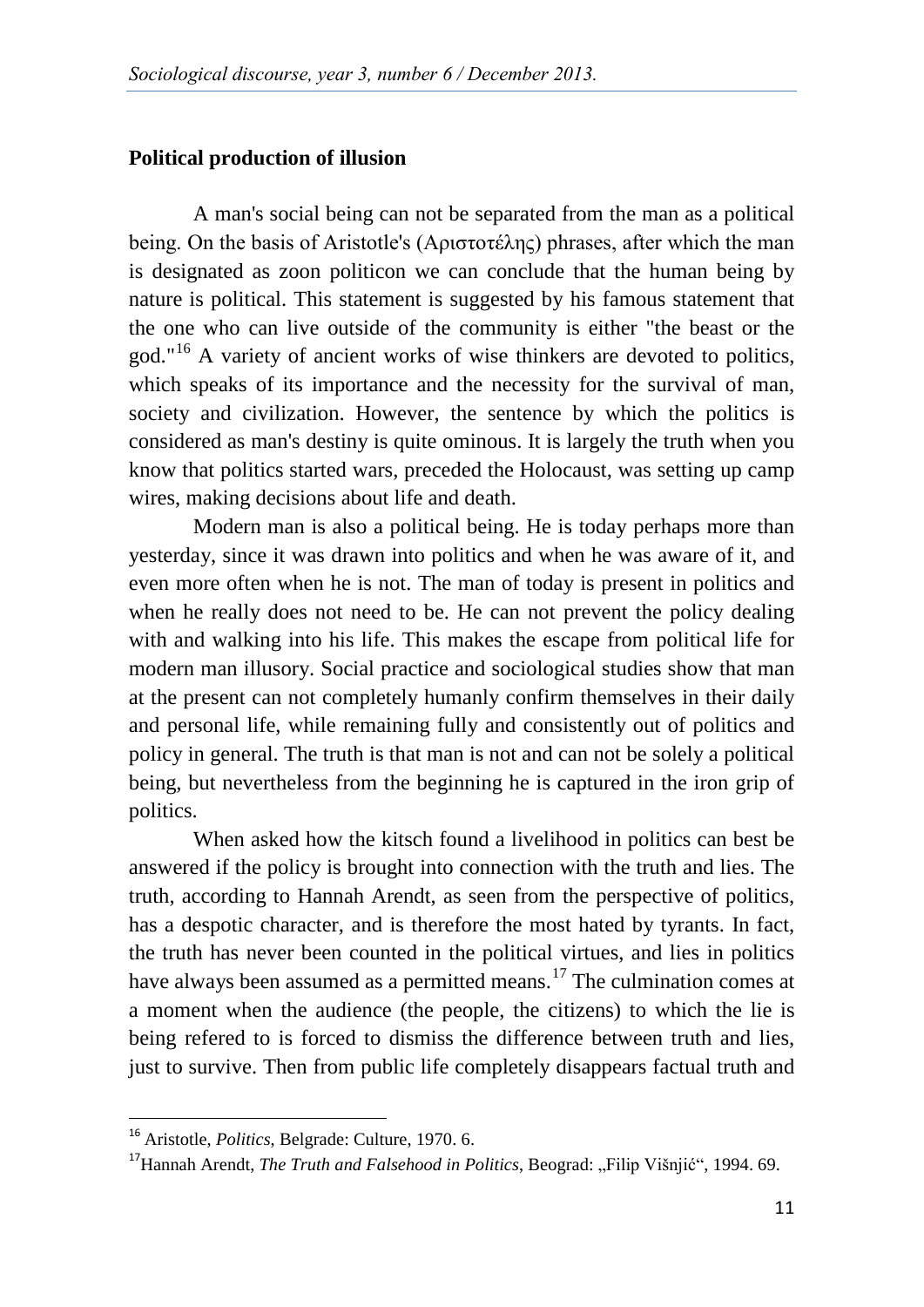falsehood gains legitimacy. It leads to the paradox that the lie becomes the truth criterion. Who is the most convincing in lies, he is the most trusted!

Any politics can not a priori be declared as dishonest, immoral and undignified. Leading the policy by democratic means, on the basis of moral principles in order to satisfy the general social interest, supports the notion that politics and as a social activity and as a profession is one of the most important social institutions. Politics is not immoral per se, but becomes immoral as it moves away from its essence and social functions, satisfying individual and special interests against the interests of the community as a whole. With this it enters the hall of kitsch. A line between kitsch and not kitsch in policy is bounded by the relationship to morality as a category of values and regulative idea. Kitsch is not even the immorality in politics that is open and overt (that is manifestly evil), but it means only that behavior which is wrapped, disguised, camouflaged, and that tends to be present in the light that does not suits its human essence. Politics which is unethical in the sense that it deceives, sow lies and manipulates people, denying them freedom and turning them into subjects of the regime, is kitsch in its essential sense. Its destructiveness is evident in the fact that, on the one hand, it destroys the meaning of life together and stops the progress, and on the other hand, encourages the individuals with the worst features: guile, hypocrisy, poltroons, wickedness, obscenity, cruelty, hatred, and the readiness of the crime.<sup>[18](#page-7-0)</sup> These traits "decorate" authoritarian politics, promoting violence as a legitimization of evil. Privacy of the authoritarian government (as opposed to democratic politics that prefers responsibility, freedom of choice and respect for universal moral values) excludes the public, restricts the freedom and manipulates the human emotions. She uses the half-truths that are more dangerous than falsehoods, since the half-truths are blurring reality and provoking the uncertainty and fear. By manipulating the public, the policy creates an illusion of democratic life, and appearance (of beautiful, good, truth) is one of the fundamental characteristics of kitsch. By the skillful manipulation and the abuse of power, authoritarian leaders create societies of feigned modernization and facade democracy.

<span id="page-7-0"></span> <sup>18</sup> Čedomir Čupi<sup>ć</sup> , *Politics and Evil,* Nikšić: Univerzitetska riječ, 1990. 64.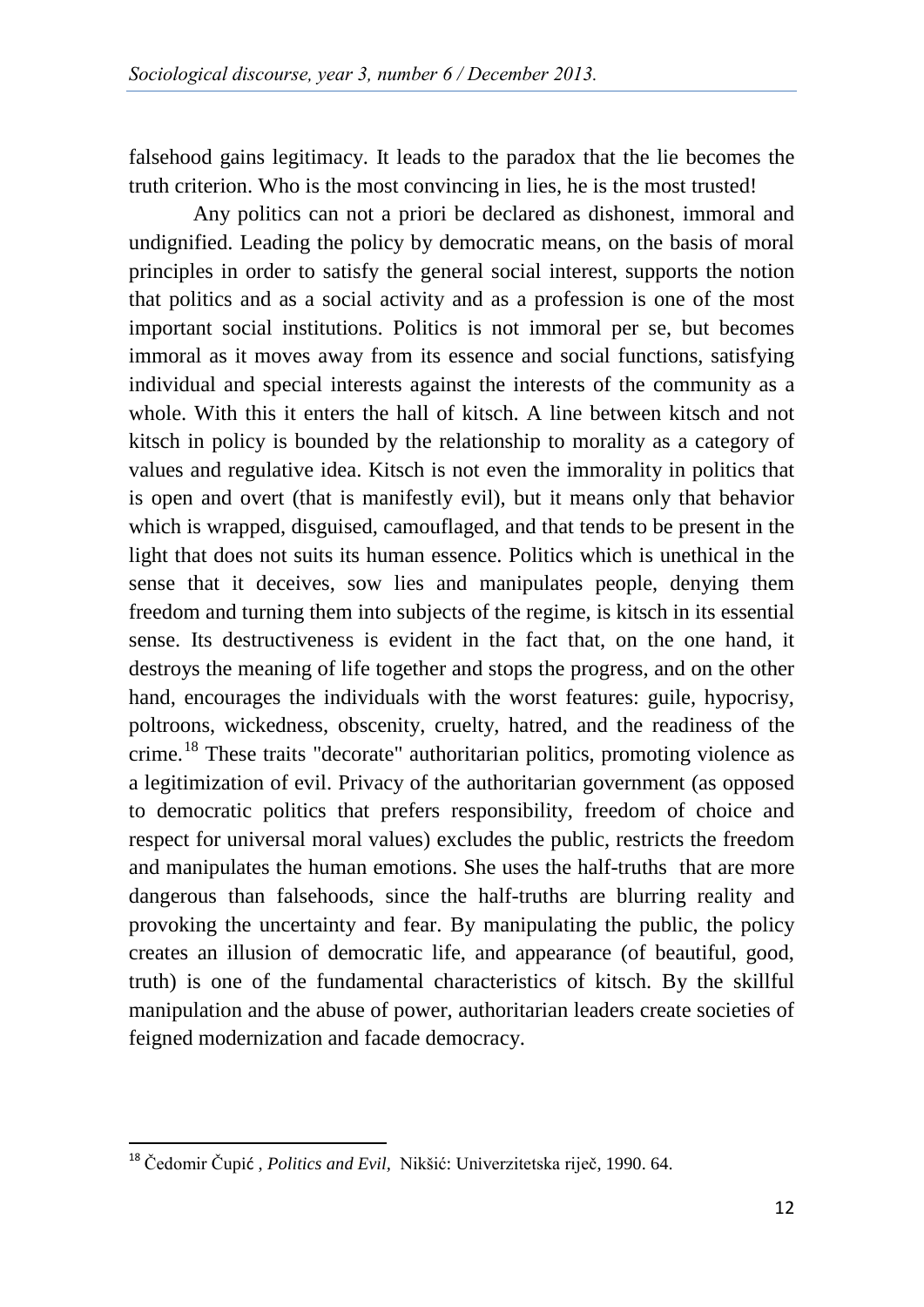Authoritarianism and monism as the rule and the arbitrary of the One are in the unbearable vicinity of Evil which is in politics manifested comprehensively, systematically and organized.

"This evil has equally devastating effect as well as on individuals as society as a whole, except that it is by the size, the quantity and quality in the advantage over every other evil that can completely destroy not only human lives but also the entire world."[19](#page-8-0)

In an authoritarian society comes to the identification with authority that leads to the unconditional loyalty, to the life and work of the leader. In this way the citizen puts himself under custody of leaders, and the critical public is assigned to the manipulative. Any system of government, especially one that is not democratic, is based on the use of power, and it lies in the hands of the leader. Among the other bases of power (the use of physical force, the organization of administrative control and manipulation of the material incentives), leaders (especially charismatic ones) use the symbolic base of power, relying on cultural traditions, religious beliefs, history, laws, various state emblems and all the other symbols that have the power to move people.<sup>[20](#page-8-0)</sup> In an extreme variant, the state leader is emerging as a "superman" and with the help of diversified public administration, such as those of the Nazi era, the ideology of nat-humanity is beginning to develop. After that followed the violence that man's imagination can hardly imagine.<sup>[21](#page-8-0)</sup> It is tragic that in totalitarian ideologies physical violence is always accompanied by as lucidly phrased by Thomas Mann, impassable fence in consciousness. They lead to the rejection of critical thinking, analysis and self-analysis.

Kitsch is not all politics, but only impolicy. It has always existed, but in terms of modern kitsch relationship, by the opinion of Gillo Dorfles it is characteristic for modern dictatorship. It is known that dictators resort to false rituals, abuse or falsification of myths and arbitrary interpretation of tradition. They manipulate the masses and, basically, express contempt for the man -

<span id="page-8-0"></span><sup>&</sup>lt;sup>19</sup> The Same, 8.<br><sup>20</sup>Jonathan H. Turner, *Sociology*, Novi Sad, Belgrade: Mediteran Publishing, Center for Democracy, 2009. 352.<br><sup>21</sup> Vera Horvat Pintarić, quote, work, p. 106.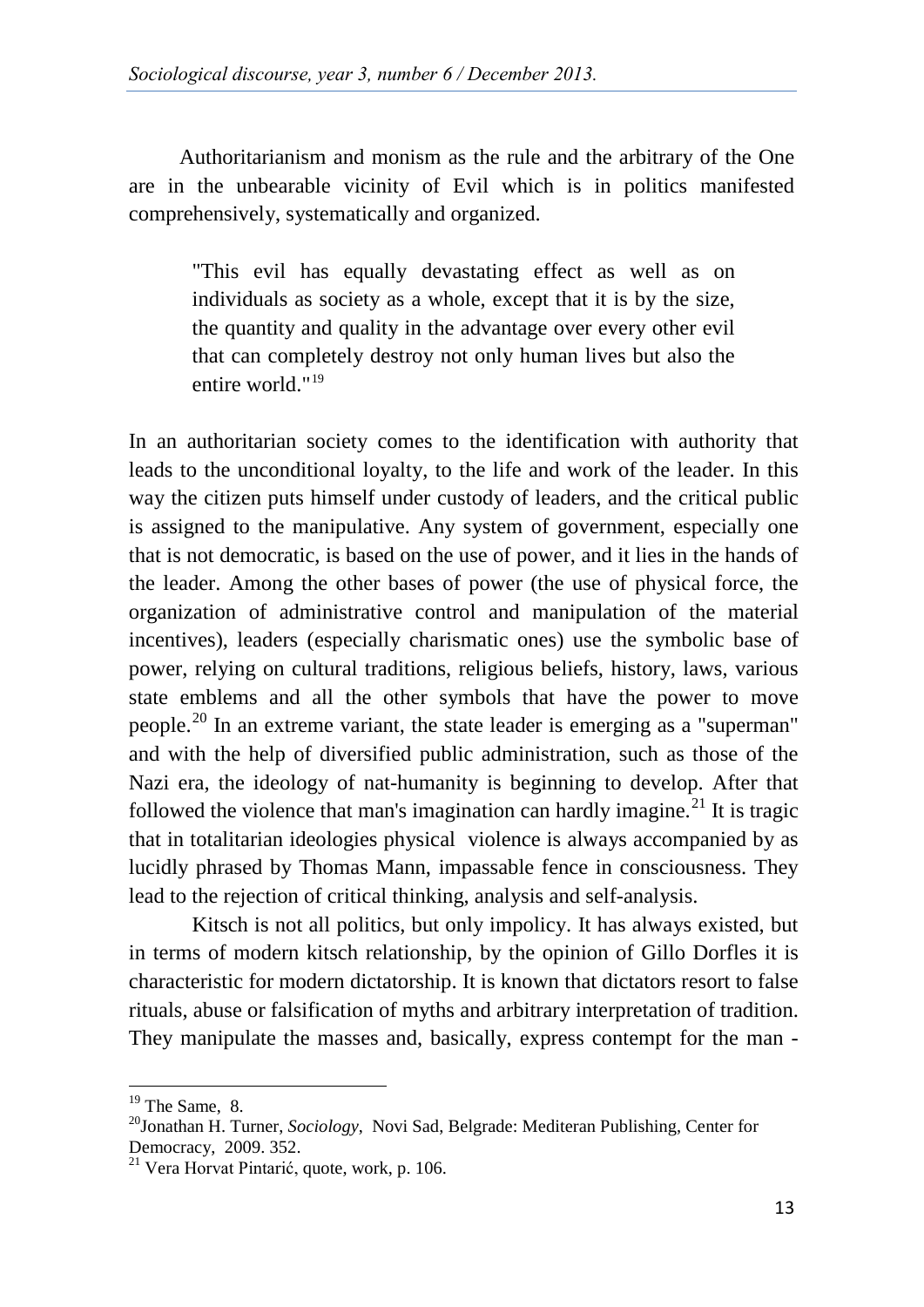do things that violate one's moral dignity. Therefore, in addition to the aesthetic perception of kitsch as a "bad taste", its sociological dimension which in kitsch sees an "ideological sabotage" should be considered. In the context of kitsch relationship as falsity and diversion breaks in and its distorted ethical position.<sup>[22](#page-9-0)</sup>

Political kitsch as an ideological construction manifests itself in many forms, and one of its typical variants is called patriotic kitsch. Clichés of kitsch patriotism are manifested as common kitsch clichés that seem beyond all boundaries and national, that is, political color and affiliation. There is kitsch presented as a universal phenomenon, because it stems from similar causes regardless the characteristics of the environment and its local color. In the case of patriotic kitsch we have to deal with manipulation, the orchestrated and concealed abuse of patriotic feelings with the use of kitsch funds, in order to achieve narrow individual interests. With properties that are manifested at the psychological level (stereotypes, scarcity, fallacy in choice of motivation, appliances of black and white painting), kitsch patriotism becomes a social convention. It becomes a condition without which we can not, sneeking into all spheres of public and private life and becoming a kitsch product that is just waiting for the right moment to show the destructive reverse - aggressiveness, chauvinism, racism.<sup>[23](#page-9-0)</sup>

*Totalitarianism* is an important feature of political kitsch in societies that require single-mindedness: one thought, one truth and one language. In practice, the totalitarians language is known as the language of generality, euphemisms, empty phrases and false compliance. Otherwise, totalitarianism is emerging as ideology and practice of broad government intervention in public, social (and sometimes personal, private) relationships of citizens. This ideology is achieved by the repressive institutional apparatus. Totalitarianism is possible in all systems of economic, political and cultural underdevelopment, and is expressed through dictatorship, absolutism, despotism, theocracy and other forms of the repressive rule.

*Totalitarian* consciousness is the basis of all totalitarian projects. It presents the terminological alternate of the very tribal "spirit of small-town". This spirit is identified by "loyalty to one-fidelity cheek, generalizing style as

<span id="page-9-0"></span> <sup>22</sup>Matei Calinescu, *Faces of modernity*, Zagreb: Stvarnost, 1977. 216.

<sup>&</sup>lt;sup>23</sup> Zoran Gluščević, quote, work, p. 108–109.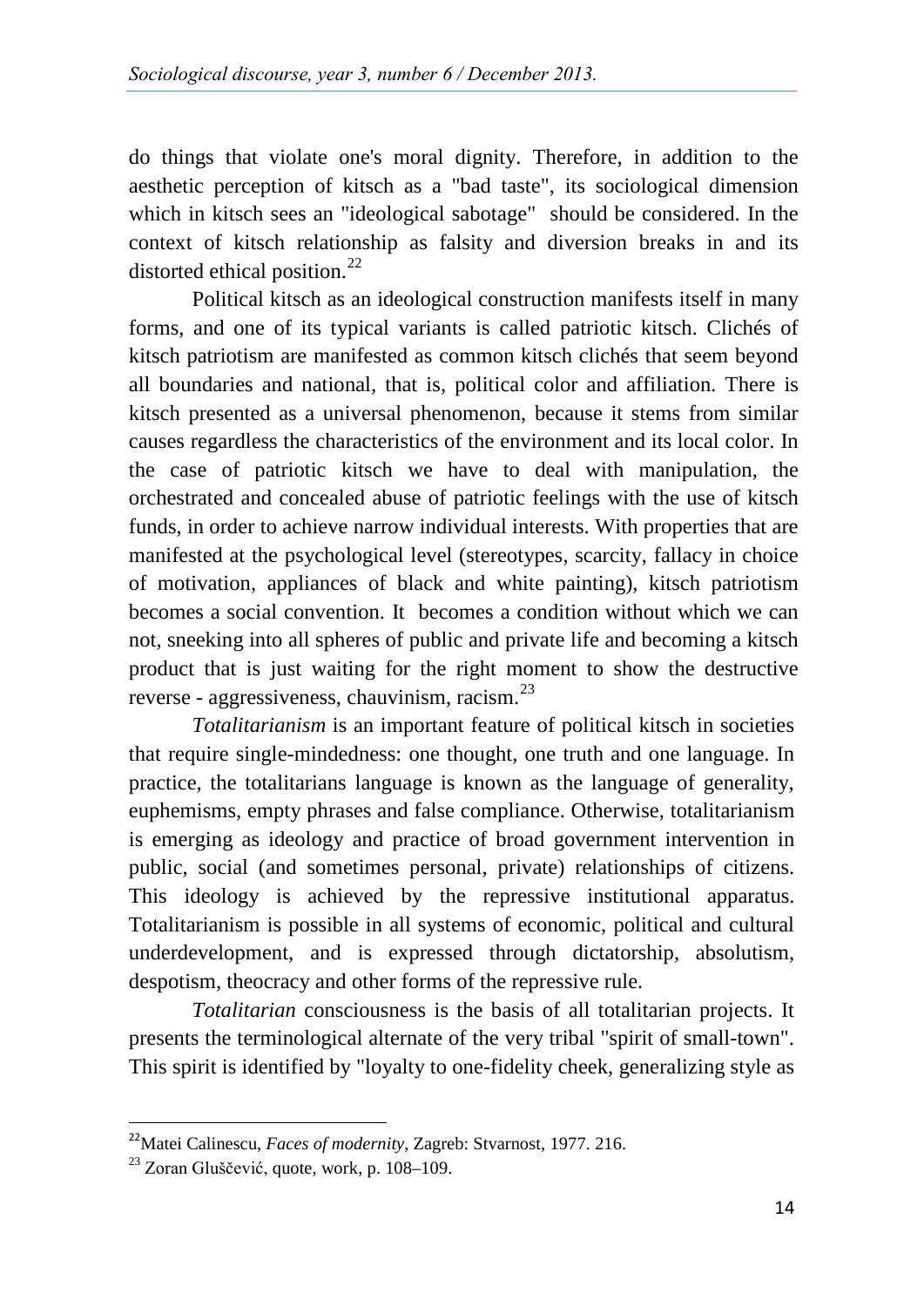pure denial of every individuality."<sup>[24](#page-10-0)</sup> In the context of totalitarian kitsch culture and consciousness, can be constituted the notion of totalitarian kitsch. This time, with the great help of keen Milan Kundera and his "empire of the totalitarian kitsch." This realm is where the power is in the hands of one political movement. The notion of totalitarian means that everything that violates kitsch (each demonstration of individualism, every doubt, every irony) is excluded from life. From this point of view, according to the famous writer, is so called gulag something like a septic tank in which totalitarian kitsch is throwing litter. Kundera outstandingly and majestically paints the atmosphere of totalitarian kitsch, defining it as an area from which all the questions are excluded:

"In the realm of totalitarian kitsch all the answers are given in advance and preclude any questions. It follows that the real enemy of the totalitarian kitsch is a man who asks." $25$ 

By Zoran Gluščević, kitsch and totalitarian consciousness have one common denominator: the manipulation and repression. Manipulation is the (un) conscious preparation, primarily psychological, for the totalitarian mind. It is a bridge to ideological indoctrination and, finally, social repression. Totalitarian consciousness, as well as kitsch, eats and rests on the onesidedness and exclusiveness, spiritual laziness. The passive subject who did not develop in himself creative curiosity as a cultural need for all of his surroundings, is accustomed to see all with eyes of patterns and molds, imposed by others, and he just passively accepts them. Helpless before the phenomena of politics, he will not be able to receive political reality otherwise than in manipulated forms imposed by the totalitarian mind.<sup>[26](#page-10-0)</sup>

The political life of modern society uses the kitsch in a manner that befits the (post) modern age. It is determined by a certain policy, but It also influences its aestheticization dictated by the requirements of mass culture. New, so-called spectacular politics becomes the field of launching various "images" of politicians, like creating a "brand" of some successful product.

<span id="page-10-0"></span><sup>24</sup> Radomir Konstantinović, *The Philosophy of the small-town*, Belgrade: Otkrovenje, 2006. 14.

<sup>25</sup> Milan Kundera, *The Unbearable Lightness of Being*, Sarajevo: Veselin Masleša, Svjetlost

 $26$  Zoran Gluščević, quote, work, p. 129–130.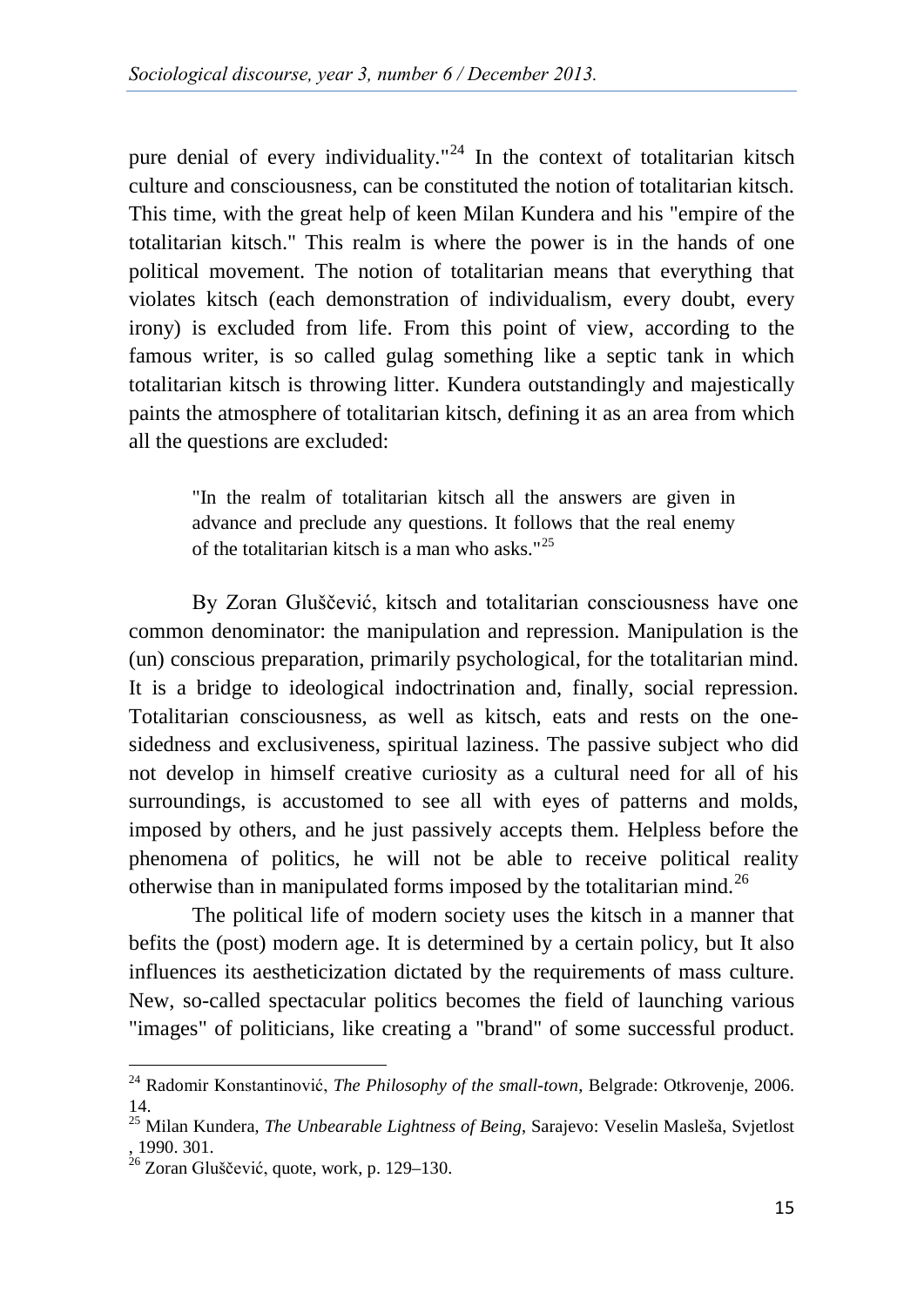Ideological conflicts of political parties are increasingly reduced to the competition of different strategies of representation and self-show, which is in the care of specialized agencies of political marketing.<sup>[27](#page-11-0)</sup> It comes to the symbiosis between market and political model of kitsch, which confirms the hypothesis that "persistent offer of kitsch is never without prospects of market success."<sup>[28](#page-11-0)</sup>

In the so-called society of the spectacle, which is dominated by modern conditions of production, life is presented as an immense accumulation of spectacles. Everything that once was directly lived has receded into a representation. "The spectacle is not only a collection of images, said Guy Debord and added: "It is a social relation among people mediated by images." It can not be understood as a mere visual excess produced by mass media because it essentially represents "a world view that is materialized."<sup>[29](#page-11-0)</sup> Politicians of such society are becoming hostages of relentless eyes of cameras and more than ever are trying to attract the attention of potential voters by using the outward appearance and gestures. Lie is transferred from the fields of the trivial narrative to the endless fields of visual impressions.

The role of the media, in general, from the mid nineties to the present, has highly influenced the construction of identities which are not subject only to the politicians, but the "normal" world. The time of postmodernism favored the impersonal social relations and the parallel reality of prevailing virtual communication. The individual is lost in a fragmented picture of reality and virtual reality created new features of media kitsch existence. In the intertwined of virtual and real communities kitsch will from the imitative character which it has in reality in the virtual space become banal and often aggressive. In this way it will become an essential and integral element of the new society and fragile identity.<sup>[30](#page-11-0)</sup> Nevertheless, the kitsch culturally contributes to maintaining the status quo and prevents the deflection of political conservatism.

<span id="page-11-0"></span><sup>27</sup> Branislav Stevanović, *Political and cultural interference*, Niš: Faculty of Philosophy, 2013. 208.<br><sup>28</sup> Milan Ranković, *General sociology of art*, Belgrade: Institute for Textbooks, 1996. 230.<br><sup>29</sup> Guy Debord, *La Société du spectacle*, Paris: Champ Libre, 1987. 8.

<sup>&</sup>lt;sup>30</sup> Ivan Radojičić, "*Virtual culture and / or construction of a new kitsch identity*", Nikšić: Sociološka luča, No. 1(2011): 61.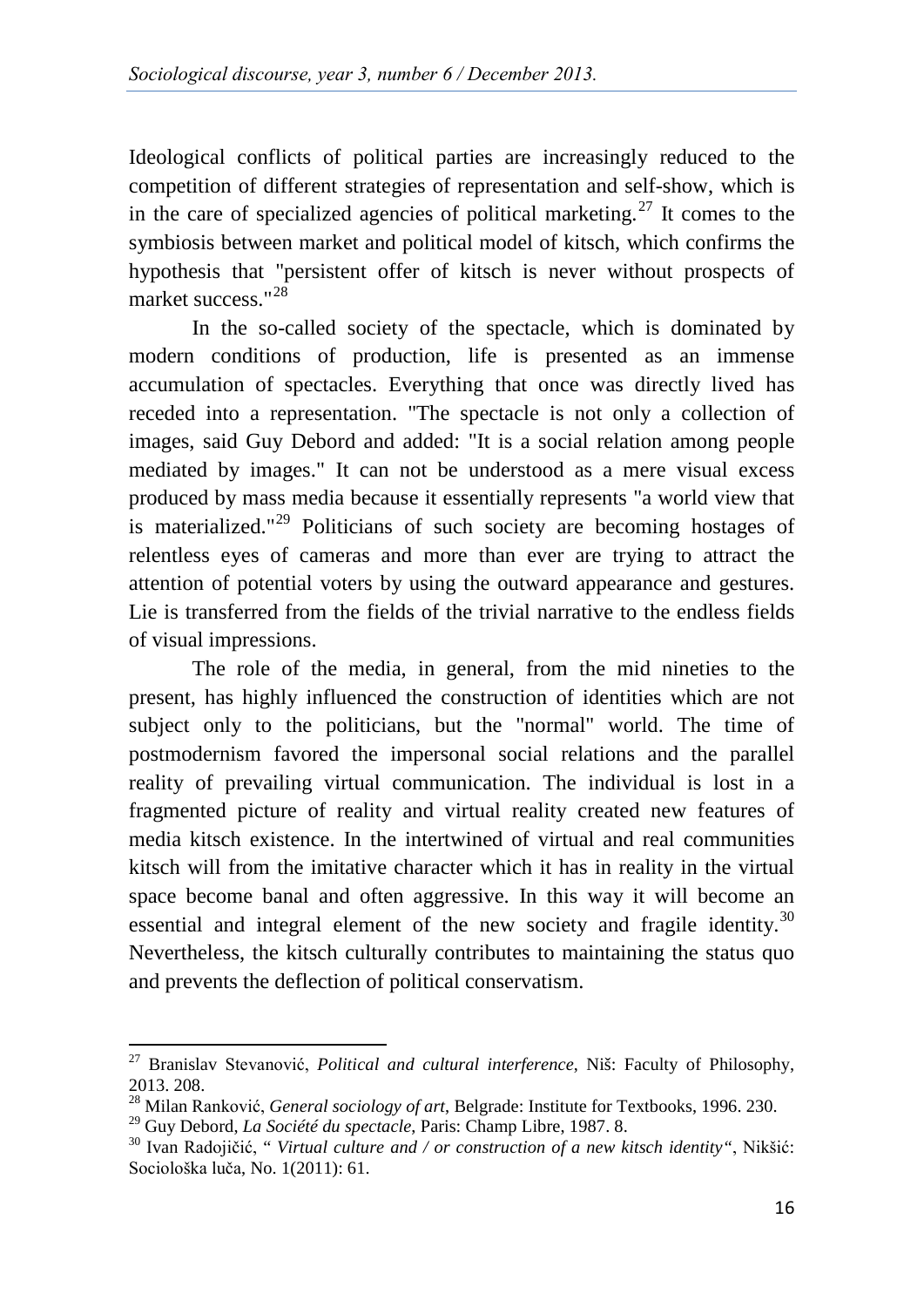### **Detainees of the conservative conscience**

Conservatism is often associated with kitsch. To answer the question whether each conservatism equals kitsch we should know what conservatism actually is. The word "conservative" has many meanings. It includes behavior that is moderate or cautious, a lifestyle that is conventional, moral stance that is conformist, and all fear of change. In cultural terms conservatism is a living creed or the worldview. Discard of the changes we refer to the verb "conserved" refers, therefore, to an individual who does not want to change anything in his life, but also the social groups that want to maintain the situation as it is at the moment.

However, every resistance to change does not always have the ideological connotation. If the conservatism consisted only of reflexive defense of the status quo, then it would be just a political position, not ideology. It becomes an ideology only when it is based on a particular set of political beliefs about human beings, their societies and the importance of a specific set of political values. In this context, conservatism becomes, like liberalism or socialism, an ideology. Just like politics, and ideology in itself can not be considered as a simple forgeries which is closely related to kitsch. However, in the definition of the concept of ideology, Karl Mannheim states that "the experience of distrust and suspicion", which is always felt as opposed to the one who thinks differently. Such fact carries moral connotations, especially when for the "holders against deception" are not taken lonely subjects, but when the source of the opponent's misrepresentation, deceit and evil - is more or less consciously - found in "some social factors."<sup>[31](#page-12-0)</sup> Since the "conservative idea" by Mannheim is one of the four basic forms of utopian consciousness, there is a reason to ascribe to the ideology the role of guardian of the conservative thought and feeling. While in the liberal utopia there is always a relative approaching to what is "here and now" of conservatives, the "utopia is already pre-blended into existence."[32](#page-12-0)

The central believes of conservative ideology, writes Andrew Heywood are: tradition, human imperfection, organic society, hierarchy and authority and, finally, the property, which provides a pleasant conformist

<span id="page-12-0"></span><sup>&</sup>lt;sup>31</sup> Karl Mannheim, *Ideology and Utopia*, Beograd: Nolit, 1968. 53.<br><sup>32</sup> The Same, p. 189.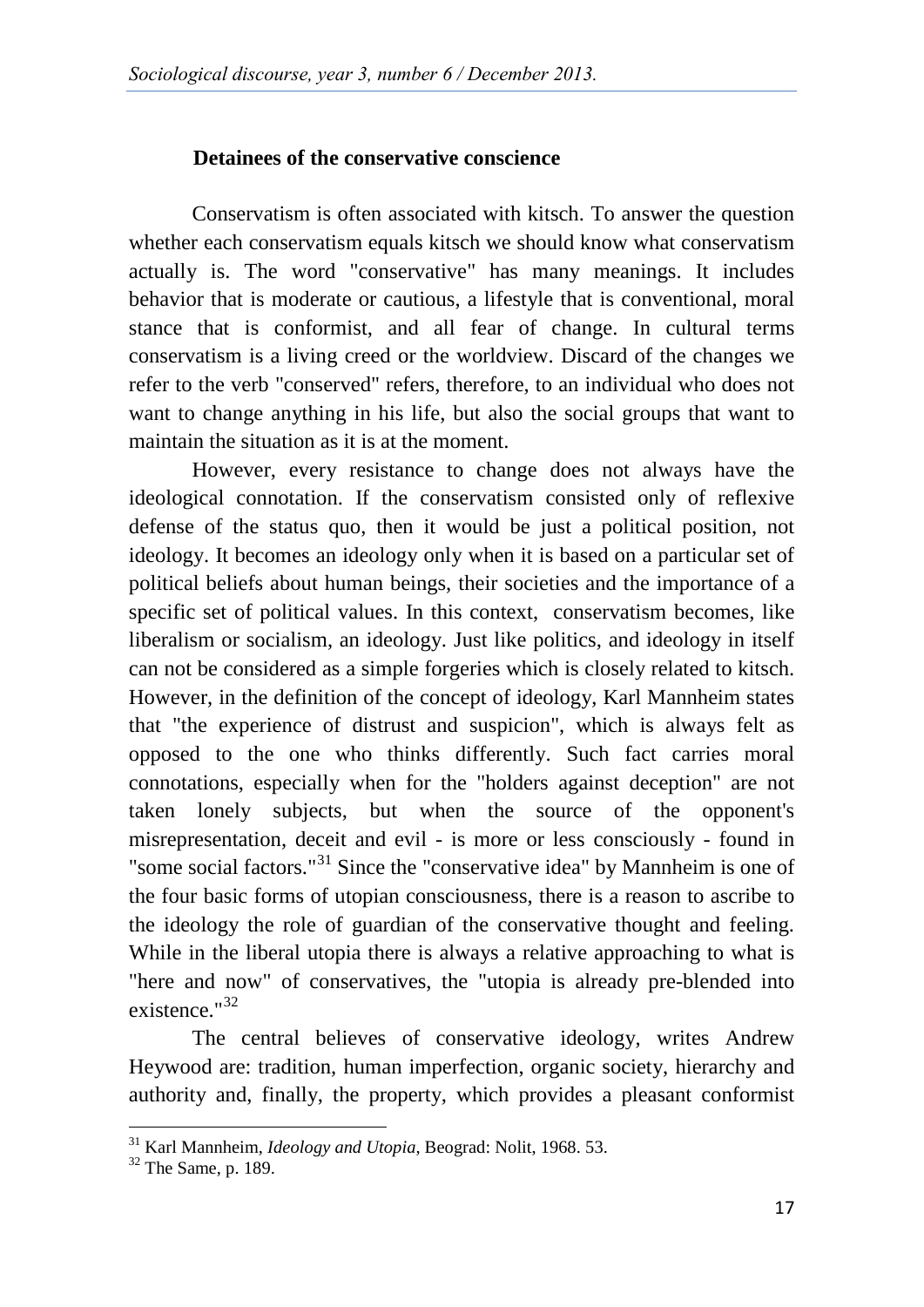sense of trust and confidence. $33$  The set of ideological components can produce a political statement and he gets a dimension of kitsch when they are collectively or individually instrumentalized and put to use of the partial or individual interests.

The reliance on tradition is unquestionable in terms of the continuity of social development, cultural progress and prosperity. Tradition gives people a sense of "rootedness" and belonging, it binds them to the past, revives a collective memory and strengthens national and cultural identity. In this sense, tradition is an expression of "the accumulated wisdom of the past." Conservatives believe that the institutions and practices of the past should be preserved for the benefit of present and future generations because they have already been "time-tested". This is in line with the notorious truth that there are more of us underground than on land, so the British writer Gilbert Keith Chesterton once wrote about the tradition as a "democracy of the dead", noting that it means giving votes to the most obscure of all classes: our ancestors.<sup>[34](#page-13-0)</sup> In contrast to the tradition, the change is a journey into the unknown: it creates uncertainty and insecurity, thus endangering human happiness. Since they are easily promised happiness, romance and the artificial false idyll as the important features of kitsch, in those elements of the tradition, conservative politicians are finding an excellent milieu for manipulating the traditional-patriotic kitsch feelings.

From tradition is expected to conserve (protect, preserve, store) certain values that are the result of the past achievements. However, it becomes a negative conservative force in the moments when it begins to destroy the bridges towards the new and the modern. Then, the tradition as a phenomenon loses a creative dimension and turns into the traditionalism as the "bad conscience of consciousness."<sup>[35](#page-13-0)</sup> In short, the tradition becomes an instrument of lies, fiction and deception by which the carriers of authority and power pursue their interests by talking about things and events that often did not exist. It is simply called the "invention of tradition".<sup>[36](#page-13-0)</sup> When the past starts to construct and arrange by the imaginary and desirable model of the ruling elite, the tradition acquires the right characteristics of kitsch that in

<span id="page-13-0"></span><sup>&</sup>lt;sup>33</sup> Andrew Heywood, *Political ideologies*, Belgrade: Zavod za udžbenike, 2005. 75.<br><sup>34</sup> The Same, 76.<br><sup>35</sup> Radomir Konstantinović, quote, work, 141.<br><sup>36</sup> See: Eric Hobsbawm and Terence Ranger, *The Invention of Traditio* 

<sup>2002;</sup> Anthony Giddens, *The Runaway World*, Beograd: Stubovi kulture, 2005.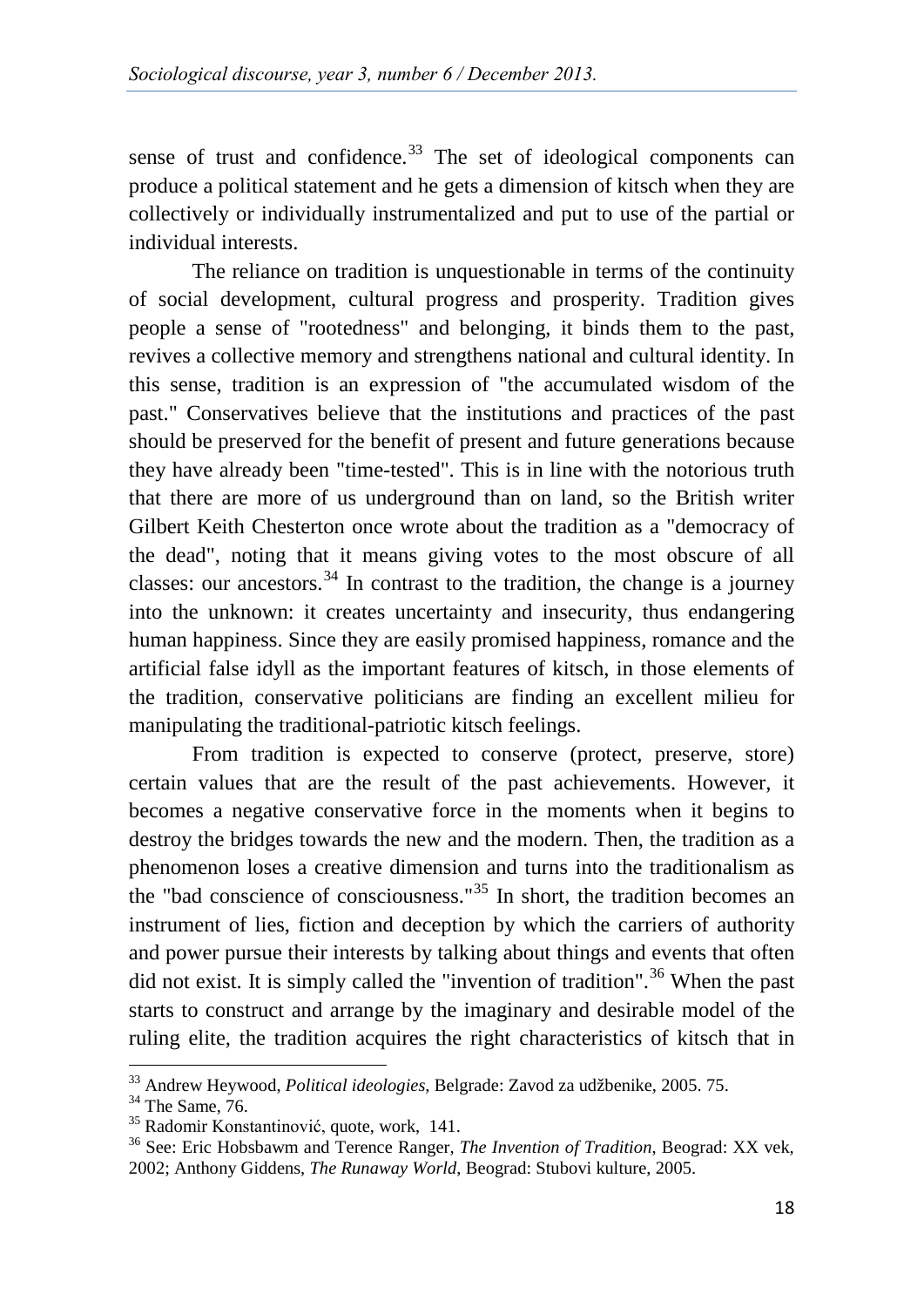humans awakens sentimentality, nostalgia and well-known penchant for pathos. Traditional kitsch is embedded in the political conservatism because tradition serves well to the politicians as a cover, pronunciation, demagogic means of justifying their authority by which they will confirm the alleged preservation of historical continuity and identity, the supposed national size, false consistency and quasi-patriotism. It is therefore no exaggeration to say that the connection of kitsch with reactionary political tendencies is natural and that it arises from the conservative and reactionary structure of kitsch. $37$ 

Tradition and modernity as a cultural phenomenon are destined to live side by side. The character of the society, and the social elite, decides which of them will have an advantage. So, even when those cultural forms are mutually contradictory, it happens that they simultaneously reside in the same social context. Tradition and modernity do not exclude one another in each case, but as a rule, the old one is always surpassed by the new one. In a word, it is not true that only what is new ("advanced opinion") has a chance to survive, and that everything else is gradually dying out, but it is certainly true that the older, pursued by the new, must be transformed.<sup>[38](#page-14-0)</sup> Also, tradition and modernization in practice are often complementary phenomena.

..The stereotypical notions that speak about the alleged static nature. of traditional and continuous dynamics of modern societies are mostly inaccurate. Modern societes, beyond any doubt, are absolutely devoid of all forms of traditional thinking, even as traditional societies are not anti-modern without the rest. And more than that, modernization may possibly affect the renewal of some traditional forms of culture, no less than some traditional content and symbols can be used to support the modernization".<sup>[39](#page-14-0)</sup>

New cultural movements can be restorative in comparison to the past, while at the same time some cultural forms associated with tradition, can exist as an expression of the most constant component of society. The conflict of these different forms can lead to different outcomes in relation to whether the prevailing are the "advanced" forms over the traditional or the

<span id="page-14-0"></span> $37^3$ Cf. Zoran Gluščević, quote, work, 130.<br> $38$  Karl Mannheim, quote. work, 188.

<sup>39</sup> Nikola Božilović, "*Cultural memory and the challenges of modernization",*  Beograd:Socijalna misao, No.2(2012):118.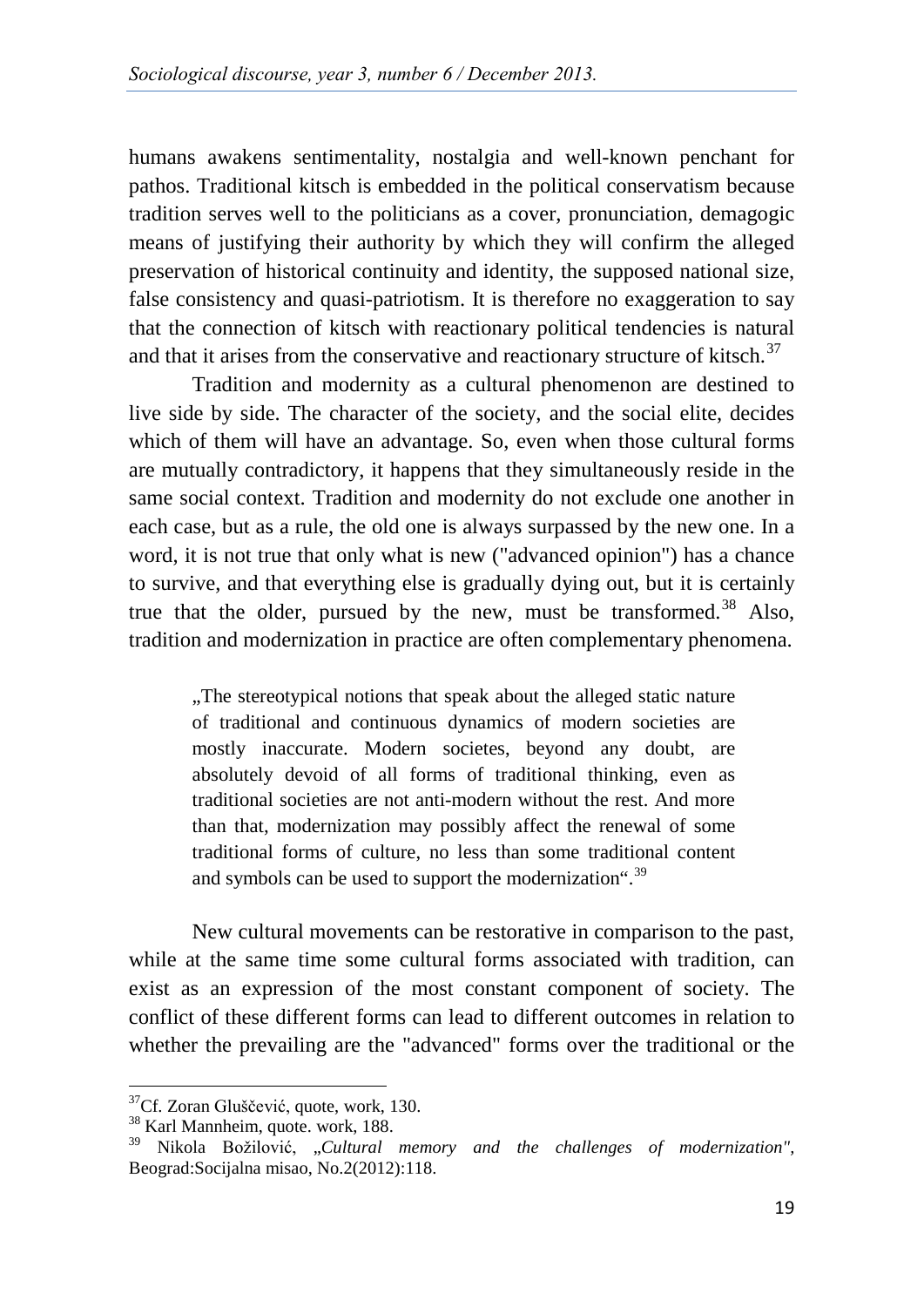first ones over the others, or else in both are occurring processes of mutual adjustment.<sup>[40](#page-15-0)</sup> That is why it is the best way of preserving cultural persistence to find a measure of preserving the old and not breaking down the bridges to the new one. In that sense the British conservatism, for example, really relies on ideas of Edmund Burke, who, instead of the blind resistance to change, advocated a prudent willingness "to change in order to preserve."<sup>[41](#page-15-0)</sup> Single argument, the glorification of tradition leads directly into the kitsch, like all modernist trends which are not an expression of the company also end up in the kitsch utopia. Therefore, the best policy is to take a position of so-called political realism. It is based on facts, and not on possible structures and ideas - it relies on the tried and proven solutions. Political realists seek support of traditional institutions that do not come in conflict with the existing reality, that do not compromise and do not hinder life. As a tradition needs to be adapted to modern conditions, the new should not unconditionally be accepted, but, if possible, it should be compatible with the traditional. Thus, in the political realist is maintained the survived past in the present, and the newly present.<sup>[42](#page-15-0)</sup>

On the scale of human imperfection conservative ideology, according to Heywood, is just behind the tradition. According to conservatives, to which is better "to do nothing" than "something to do", human beings are seen as morally imperfect, selfish and greedy. Therefore, people will turn away from crime just by law that will be strictly applied. Crime is not a product of inequality in society, but the basic human instincts. From there comes a conservative preference for strong government and "rigid" regimes of penal policy. For conservatives, the role of law is not to support the freedom, but to preserve the order.<sup>[43](#page-15-0)</sup> Such rigid and bizarre ideas stem from a conservative foundation in tradition. Excessive moderation, caution and rejection of each risk prevents the expression of individuality, creativity and hampers the initiative. Conservative view gives a consenting to a living in a swamp. There is no ripple that could condition the change of any kind. Since the individuality, creativity and initiative, together with (creative) risks are underlying determinants of freedom, in the society by measure of

<span id="page-15-0"></span><sup>40</sup> Franco Crespi, *The sociology of culture*, Zagreb: Politička kultura, 2006. 152. <sup>41</sup> Andrew Heywood, quote, work, 72. <sup>42</sup>Čedomir Čupić, quote, work, 102–103. <sup>43</sup> Andrew Heywood, op. cit. 78.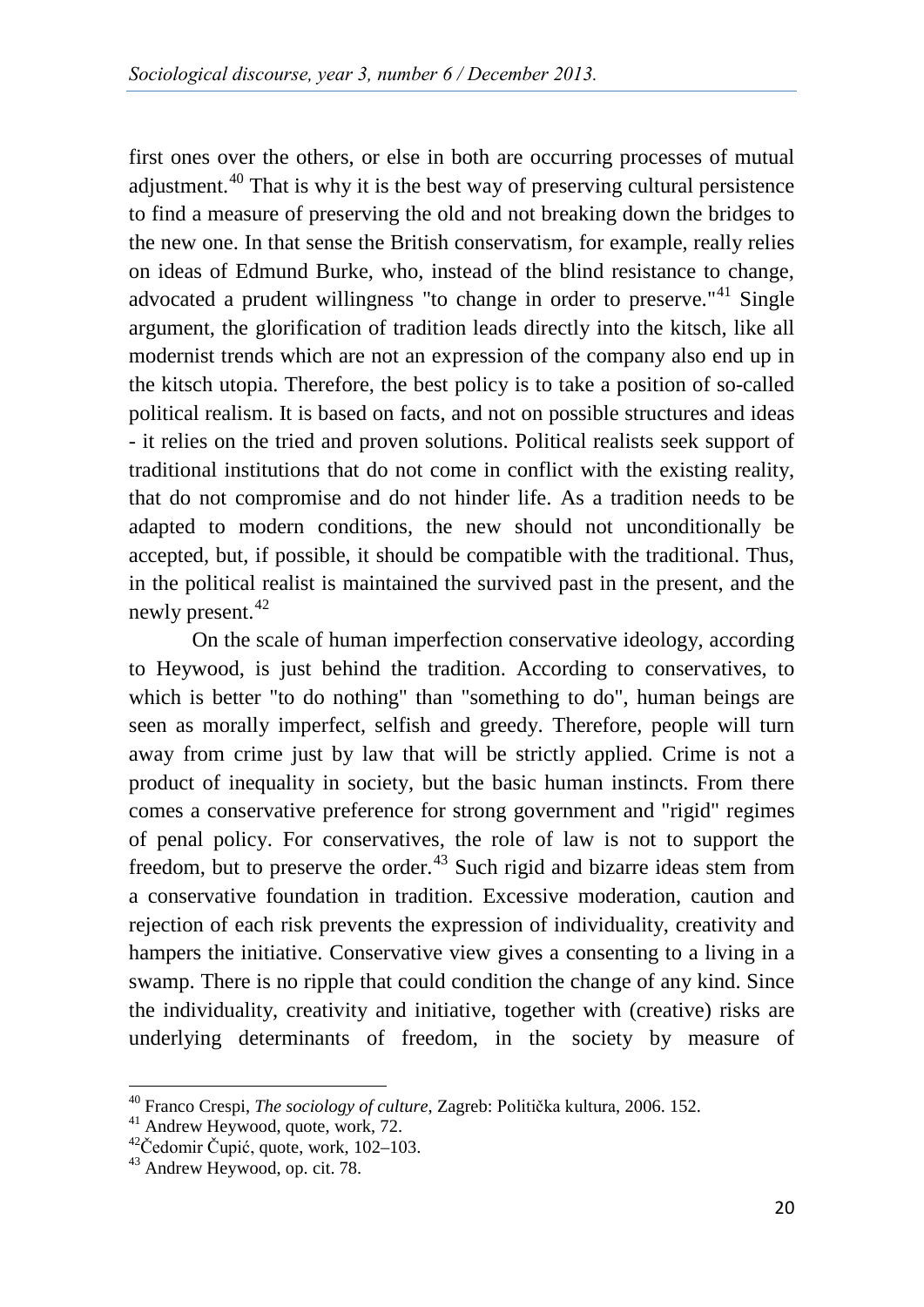conservatives there is no room for any change, let alone reform or revolution. Such conformist life is full of illusion and false security, which together creates the conditions for the realization of the right kitsch existence.

Unlike liberals, traditional conservatives are advocates of the organic society. This understanding of the society again is related to the unsafe human nature, which has a desperate need of belonging to a community. One can not be separated from the society, that is to say from family, friends, colleagues , communities, until the nation. Traditional conservatives understand society as a living being, organism, and within the organism, the whole is more than its individual parts. The use of "organic metaphor" and a mechanical understanding of the society are formed from the institutionalist and functionalist perspective, in which there is no space for the elements of human spirituality as an inspiration or imagination. It turns out that the society is a natural occurrence and that is dominated by the laws that are predestined. The past has determined the present and the future, and these human characteristics, by the conservatives, are not necessary. In the "organic society" people are in the realm of the traditionally programmed life.

Since they believe that inequality is inevitable organic component of the organic society, and not merely a consequence of individual differences, conservatives traditionally believe that the society is by nature hierarchically structured. Because of the organicism and belief in hierarchy, traditional conservatives have a strong tendency towards paternalism (acting on the "fatherly way") and the faith in authority (government in schools, in the workplace, in society as a whole). They argue for a common culture and support national values as a pledge of patriotism and identity, while, on the other hand, they are the opponents of cultural pluralism.[44](#page-16-0) In short, this view restricts freedom and contributes to the "infantilisation" of the society. In our case, it has all the features of the kitsch understanding and explanation, since it is based on egalitarianism, it parasites on the anti-intellectualism, contains an anti-urban component, demands blind obedience, legitimize mediocrity and rejects diversity.

Relationship to the property of traditional conservatives is not different from their relationship to the tradition, man, society and authority.

<span id="page-16-0"></span> $44$  The same, 83-84.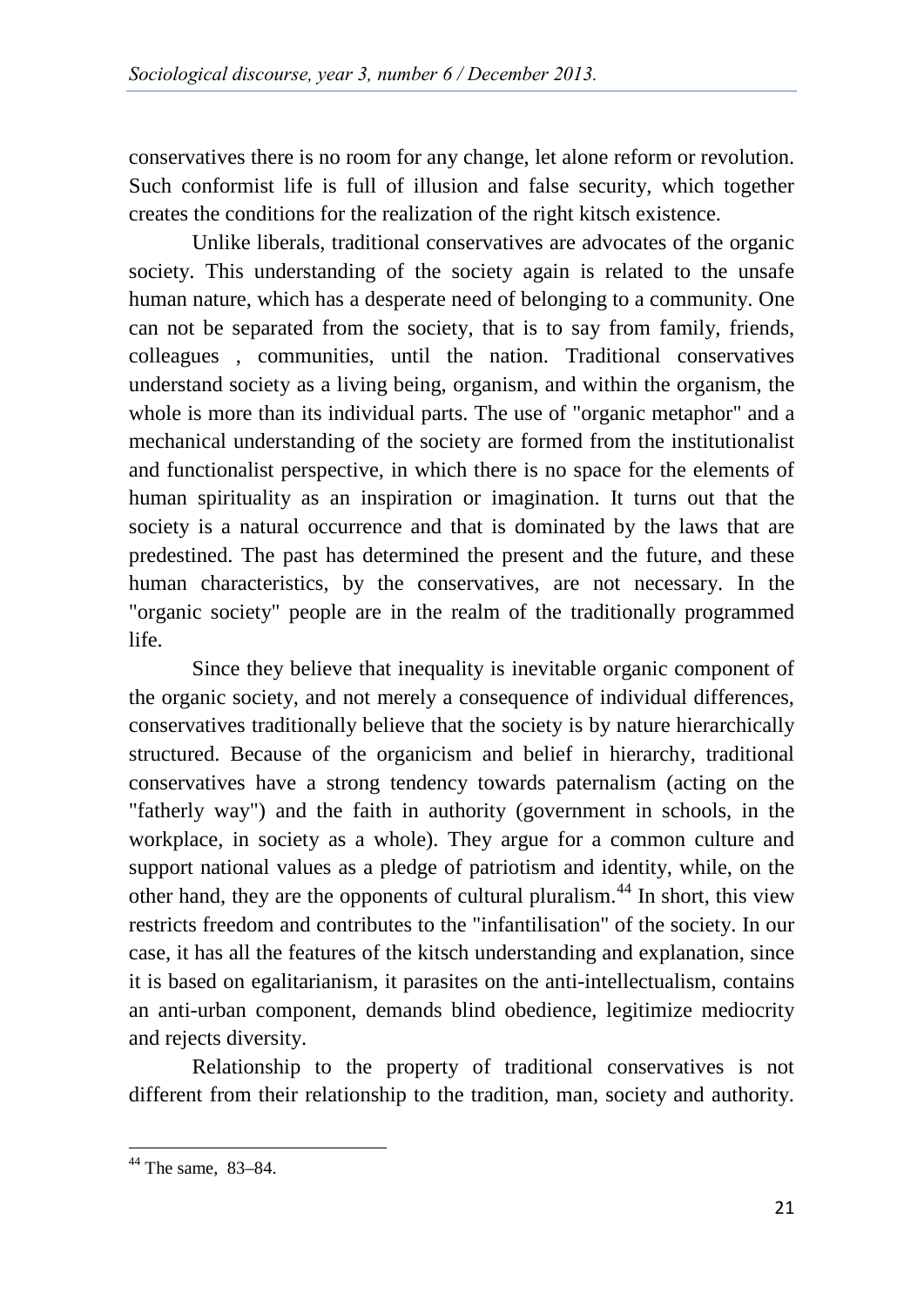Property, according to them, is "earned", as for those who are working hard. Therefore, in general, in the content of conservative ideology is embedded the belief in savings, which is a virtue in itself. Of course, individual rights are weighted according to the interests of society and the nation.<sup>[45](#page-17-0)</sup> Dedicated work and wealth gained from work are virtues and, as is well known, they are embedded in the code of ethics of the Protestant religion in which the work and the acquisition of wealth have an important role in validating the man in society and before God. $46$  In interpreting by the Conservatives, however, it has a different connotation and, when combined with the traditionalist understanding of human nature, organic society, hierarchy and authority, the whole story gets a dimension of kitsch patriotism and paternalism, nationalism and authoritarianism.

Sociologists and political scientists think about the fate of conservatism in the XXI century. They wonder how conservatism can remain relevant in the post-socialist era aka the postmodern era. In addition to the undoubted differences, there is something that is common to traditional conservatism and postmodernism: both directions advocates believe that the truth is essentially partial and local. However, it is clear that the coming of the postmodern era is threatening to undermine the very basis of the traditional or organic conservatism.<sup>[47](#page-17-0)</sup> If we know that postmodernism, among other things, relativizes and calls into question all the values (aesthetic, ethical, political, ideological, and others), the question is whether it stays beyond every kitsch position. More specifically, does it ever take any position? It seems that there is a vacuum, and it is a good base for all sorts of kitsch creations.

### **Kitsch in our backyard**

Kitsch everywhere, kitsch in every age, but also kitsch here and now. There are cultural universals, and hence there are kitsch constants, however, each kitsch takes on local, national color. The fact that Serbia of XXI century is in pre-modern stage of development in itself speaks of the country that is

<span id="page-17-0"></span><sup>&</sup>lt;sup>45</sup> The same, 85.<br><sup>46</sup> Max Weber, *The Protestant Ethic and the Spirit of Capitalism*, Novi Sad: Mediteran Publishing, 2011.<br> $47$  Andrew Heywood, op. cit. 107.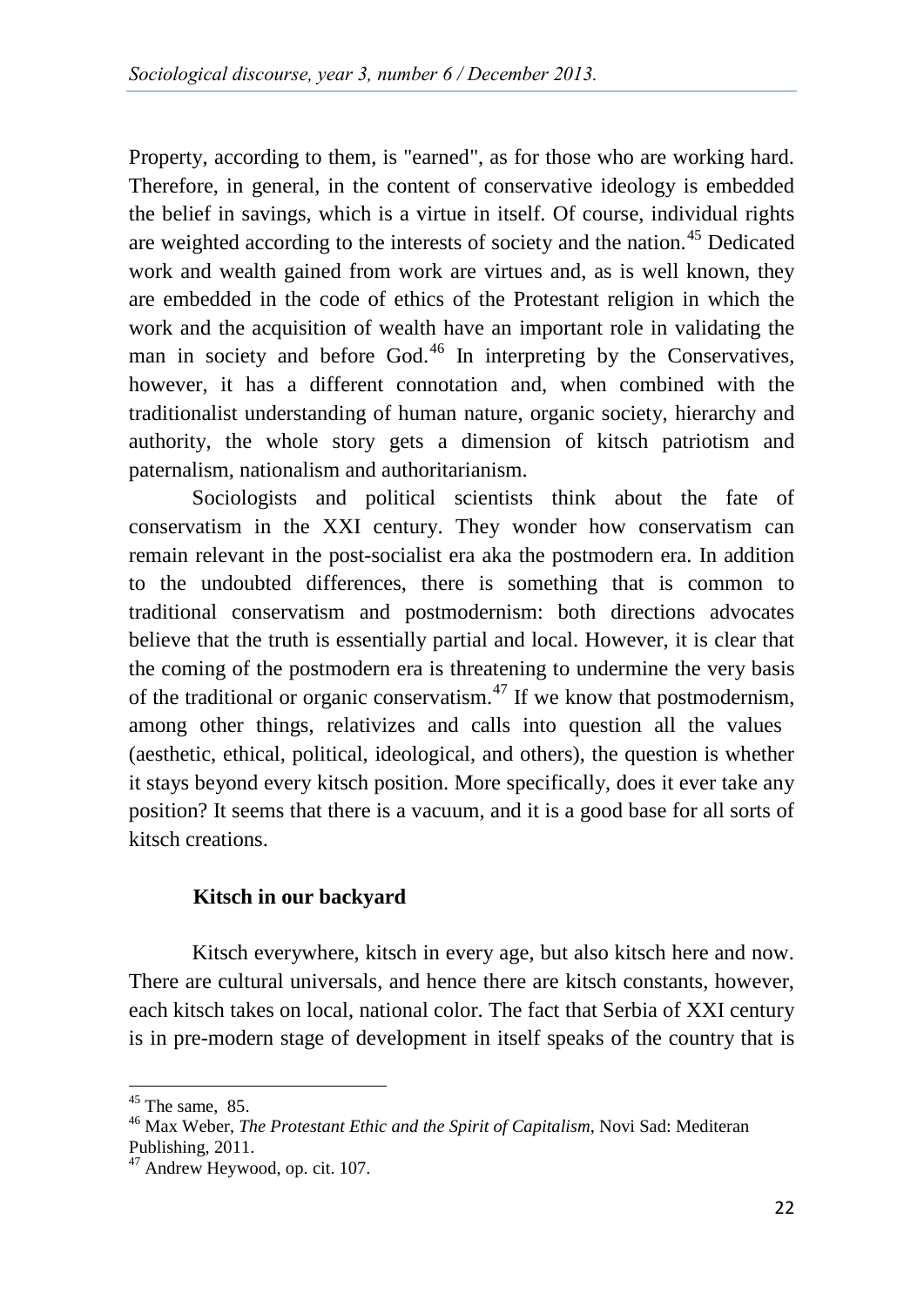on the half way, of Serbia, which is "neither here nor there." The views of its citizens on the most important social issues are often diametrically opposed. Their attitude towards the European Union is characteristic. The majority of Serbia is for joining that community, but ... In Serbia, every step towards a new begins with the abstention "but": "We would go in Europe, but under our conditions." It can even be cute as a kind of mantra, but it is worrisome in the sense that Serbia in everything always stops halfway. Because of it we say that she is "neither fish nor a girl." Someone will ask, so where is the kitsch there? Kitsch is precisely in such a position that, as a rule, is the one that shows indecision, non-persistence, volatility and fickleness, in the concrete case of the "national character." This ratio indicates the heaviness and weariness of spirit, its bluntness and general mental confusion. Serbia always stops halfway and remains hesitant when faced life's crossroads. Today it is the intersection of two lines: one showing Europe's direction, and the other path leads to the darkness, to the medieval monastic silence. Which realm should we choose?

Most worrying is the fact that the modernization of Serbia stretches over the last two centuries, and at the same time it is still not finished - Serbia did not stop shoulder to shoulder with the most developed European countries. It looks amazing (the sensationalism is an important feature of kitsch - prim. N.B.), but doubts and misunderstandings of the culture today are almost the same and break around the same issues as a hundred years or more ago. Today's situation in the world ("Zeitgeist") shows that the world is changing incredibly quickly, so in the composition of the train of globalization can jump only those who have a clear goal and the plans of development. Serbia does not fall into such. In it is, for example, still endlessly talked about Kosovo as the "cradle of Serbs", which is an ordinary mantra or half-truth. That phrase has entered the collective memory of the people from whose mind can not get it even the real facts of life. With people who are repeatedly stumbling over the same stone (10 percent of highly educated) you can get lost battles (from the one in Kosovo in 1389. until the last one, with NATO 1999). As evidence for the victory in the "wars in which we did not participate," we found a saving formula in the phrase "moral victory." It has always been the guarantor of our would-be big successes, winning card from which all of our defeats turned into victory.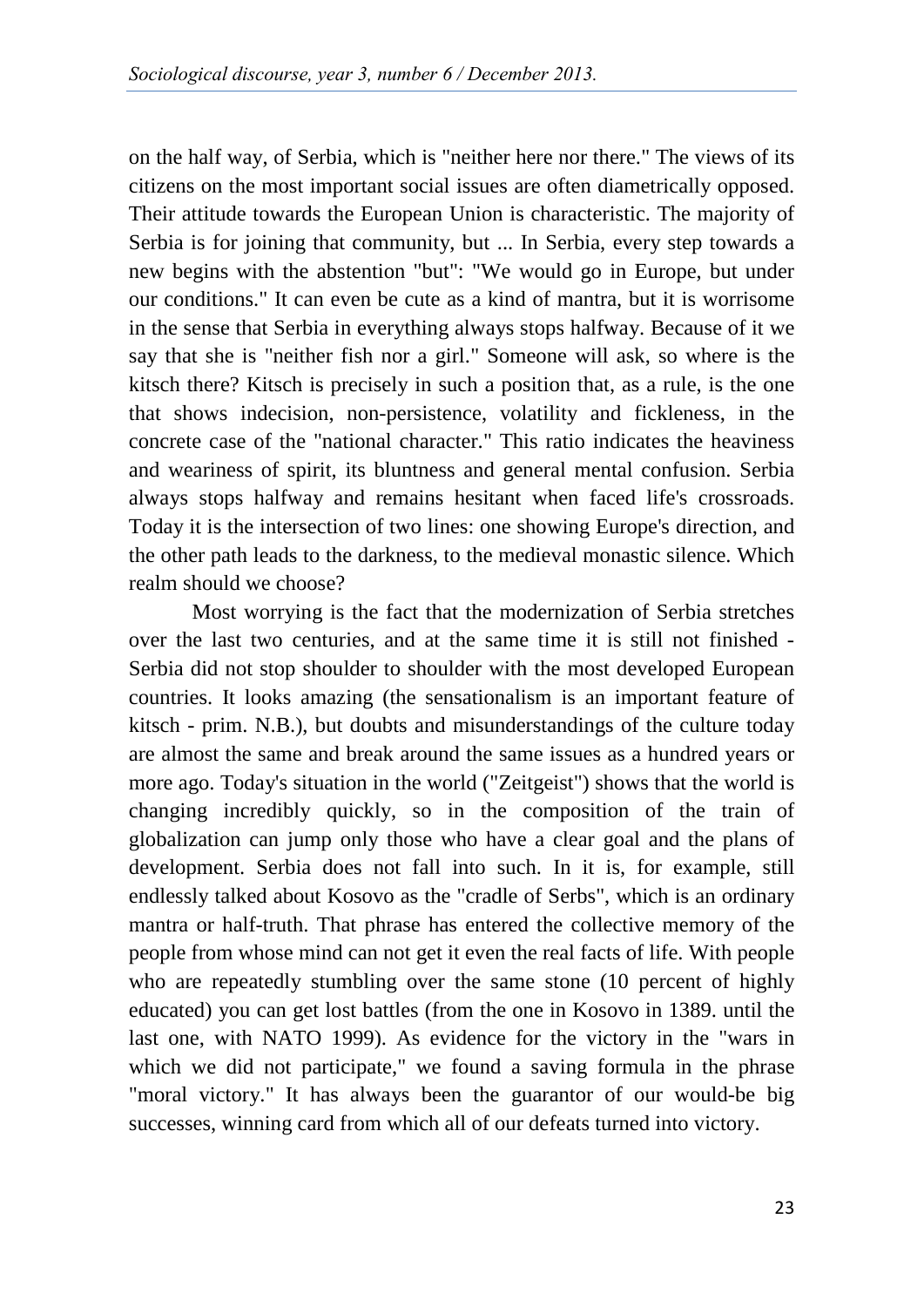In the post-socialist era Serbia has experienced, like many countries in the world, a strong return to traditional values and re-mythologizing. Under the burden of traditionalization she turned to the past and chose to live in it. Binding with the past necessarily leads to the formation of small-town spirit of traditionalism and myths and the restore of the premodern values. Designing a modern democratic transformation of society gives way to "Retraditionalization of the perspectives" in the name of national autonomy and sovereignty, the monarchy is being popularized,the trend of Clericalisation and secularization of society are being supported, marginalizing the importance of individual civil rights and liberties.<sup>[48](#page-19-0)</sup> The relevance of historical myths is certainly not only a feature of Serbian culture since it is evident in all the countries of South Eastern Europe. That is why with the population of these geopolitical regions spread ahistorical way of thinking, in which the time is not seen as linear, but as a liminal. Thus, the passage of time is divided on the basis of important events (such as in Serbia, for example, the Battle of Kosovo in 1389), and specifically performance of historical events has a subordinate role. Taking folk tradition as the basis of the interpretation of history, government policy coalesce with the national traditions and the mythical view of the world.<sup>[49](#page-19-0)</sup> This leads to isolation, with masochistic behavior that is incomprehensible, to "the rest of the world."

The smallest danger threatens Serbia from kitsch items - lovely souvenirs and gadgets, garden gnomes, kitsch images from glass-shearing shops or heartbreaking TV soap operas. It is dangerous that the whole country is on (sick to death) pedestal of the kitsch culture that provides a cancerous metastasis to the entire social body. Do not forget that Abraham Moles once wrote that kitsch is not a thing but a relationship between people and things. It follows that the meaning of kitsch is found primarily in people. From their twisted relationships are reflected the kitsch objects, and even life itself as kitsch. One country is in a state of impasse when kitsch becomes its way of life in everyday life.<sup>[50](#page-19-0)</sup> Irresponsible populist policies allowed for kitsch to enter a big way into Serbia. Kitsch is too long corroding the Serbian culture like weeds, and in recent decades it has almost become her

<span id="page-19-0"></span><sup>48</sup> Zagorka Golubović, *My horizons, I think, act, exist,* Beograd: Žene u crnom, Centar za ženske studije i Džender istraživanje, 2012. 99.

<sup>49</sup> Klaus Roth, *From Socialism to the European Union*, Beograd: XX vek, 2012. 119–120. <sup>50</sup> Nikola Božilović, *Kitsch culture*, Niš: Zograf, 2006. 22.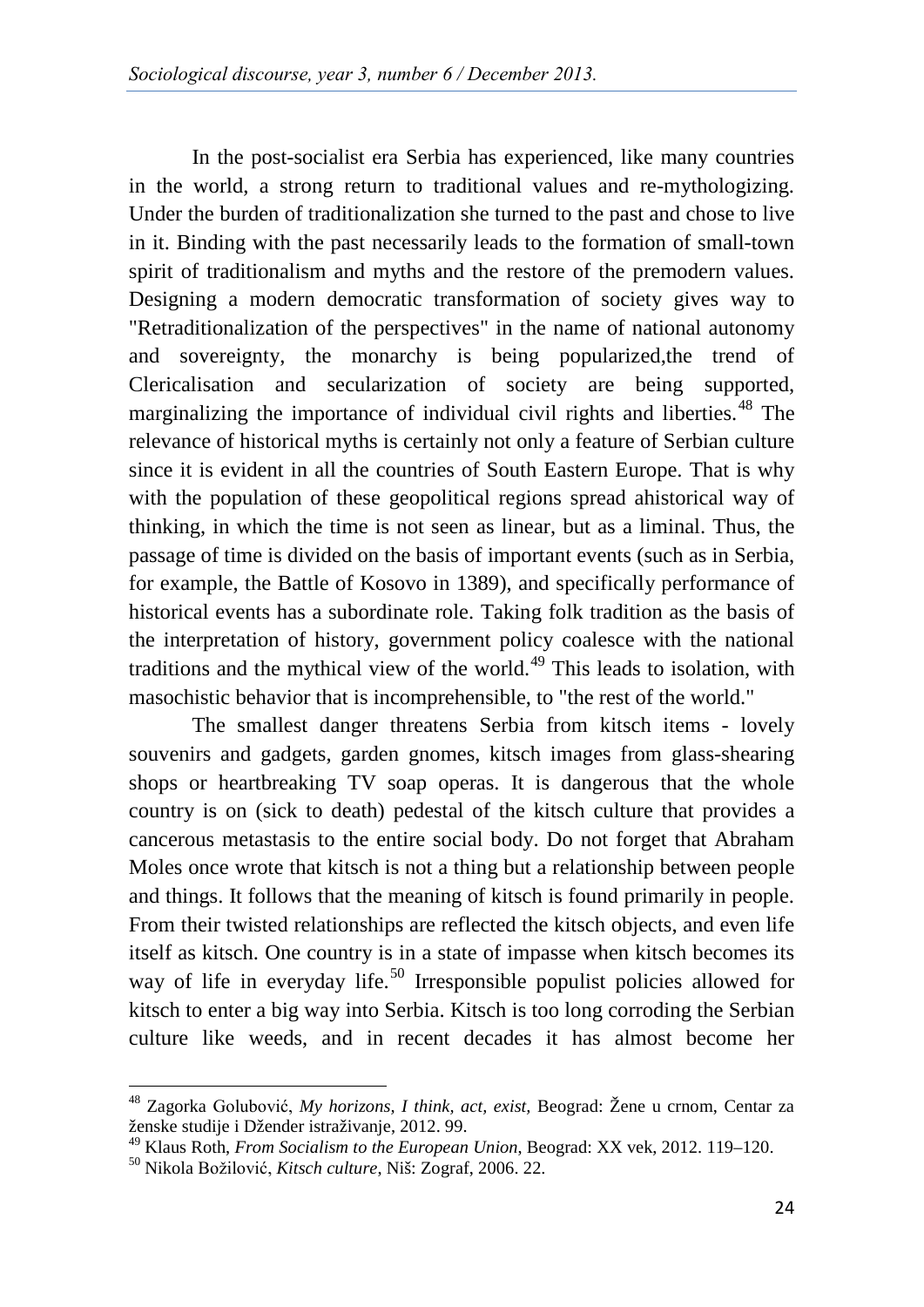trademark. The Prime Minister Zoran Đinđić about it pronounced a great idea, exemplary to the current situation: "In every country there are weeds, but only in Serbia, the weeds are being watered."

There are many examples of relatively recent past from which emerges a traditional spiritual matrix that produces resistance to the modernization of Serbian society. A typical example is the case of the Belgrade sewage from the late nineteenth century. It was discussed 35 years before it even started to be built, while people were dying as a result of poor hygiene. Similar things were happening with electrification, water supply, and the introduction of trams in the capital, which is the paradigm of the overall modernization of Serbia.<sup>[51](#page-20-0)</sup> If there had been more daring, spiritual curiosity and initiative, the modernization of the country would not have been met with so many obstacles.

Today, Serbia is a secular state with a republican system of government. However, its political leadership is joined in the "holy trinity" which consists of the President of the Republic, the Prime Minister (including the government and parliament) and the Serbian Orthodox Church (sic). This church is preoccupied with more mundane (profane) than sacred (religious) activities, because they supposedly care about the health of the nation and the state. Serbian society is filled with many paradoxes: officially are celebrated both state and church holidays, the state symbols carry in the most cases monarchist symbols, the Republic has its heir to the throne, although, of course, there is no king nor the throne and so on.

In connection with the post-monarchist frenzy, there is another political paradox of the Republic of Serbia. It is to a "smart world" incomprehensible and, by all accounts, a false nostalgia for the former Serbian kings and their families. In recent years, have been (post) buried the remains of the kings, queens and their offsprings, even with the opposition of some members of the family. The remains of distinguished ancestors died abroad are extracted from their graves and, by order of the Serbian state and political elite, are transferred to Serbia. It would not be wrong if the ceremony does not take the form of a spectacle in which there is a lot of incoherence and bad taste. In Serbia, on the Oplenac (in the presence of the senior government officials, diplomats, Bishops and "The advisory body of

<span id="page-20-0"></span>51Dubravka Stojanović, *Behind the curtain. Essays in the social history of Serbia 1890 – 1914*, Beograd: Udruženje za socijalnu istoriju, 2013. 8.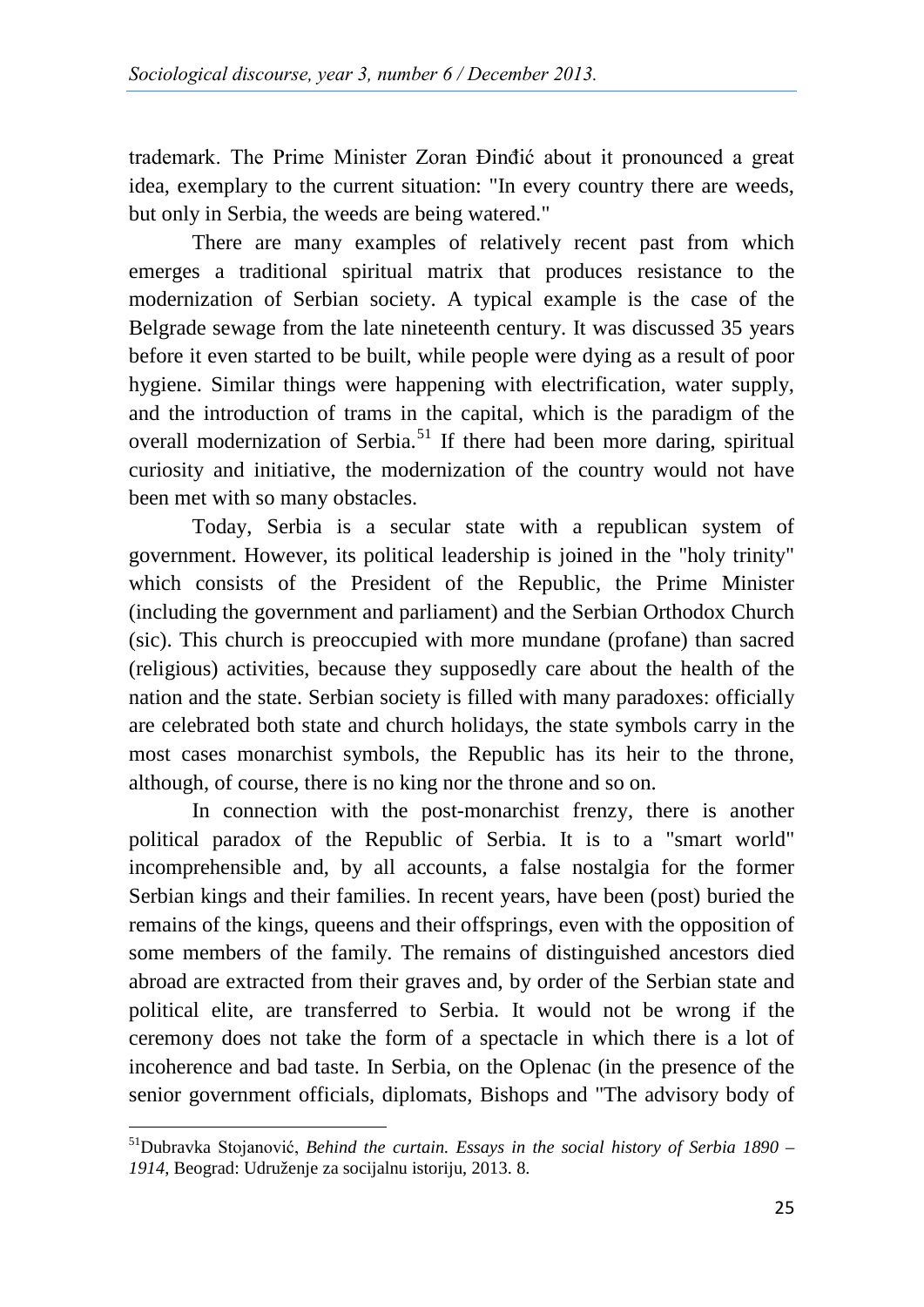the Crown") is organized the "multiple" state funeral with all the features of the funeral kitsch, including the elements of "touching banality" and "banal tenderness."[52](#page-21-0) All this is accompanied by a dishonest and narcissistic parade of feelings of the yesterday sworn anti-monarchists. Funerals with carnival features are unnecessary luxury in a country that faces enormous difficulties (economic, social and cultural) . The festival of self-representational acting instincts and the expression of necrophagous passions talk about traditionalist kitsch nostalgia inappropriate to the time and space. In these cases it is not about the genuine compassion and respect for the dead, but about the glorification of the past that in every way wants to be presented in much better and more honorable light than it really was. "Light" past appears as a replacement or substitute for a bleak present and the uncertain future. Political and religious kitsch in this case find a common inspiration, are combined in one place. In both is present the "sacrifice of veracity for the sake of attractiveness", while the truth, which is fraught with internal contradictions gets "fatal taste of saccharin."<sup>[53](#page-21-0)</sup> These antinomies are typical of conservative (antimodern) society that wanders in a fog of political kitsch.

Political life in Serbia now and then is poisoned by the above-mentioned elements of conservative ideology. In addition to traditionalism, society in our region was understood as an organic creation, and obedience to authority was a trait that was implied. Political life was (and still is) extremely intimate because the political parties, and even the whole country, see themselves as part of the familial nucleus. Serbian society has always been overloaded with politics and political passions, so that the cultural climate at the beginning of the twentieth century was not so different from the one today:

"The understanding of the parties as the extended family, and the party leader as a father and the reduction of the internal relations to personal preferences led to the fact that all of a public space became saturated with personal relationships,while the political principles were superseded by a passionate love-hate relationships, which were hindering the work of state institutions putting personal interests above the public. "[54](#page-21-0)

<span id="page-21-0"></span><sup>&</sup>lt;sup>52</sup> Zoran Gluščević, op, cit, 73.<br><sup>53</sup> The same, 100–101.<br><sup>54</sup> Dubravka Stojanović, cit, op, p. 121.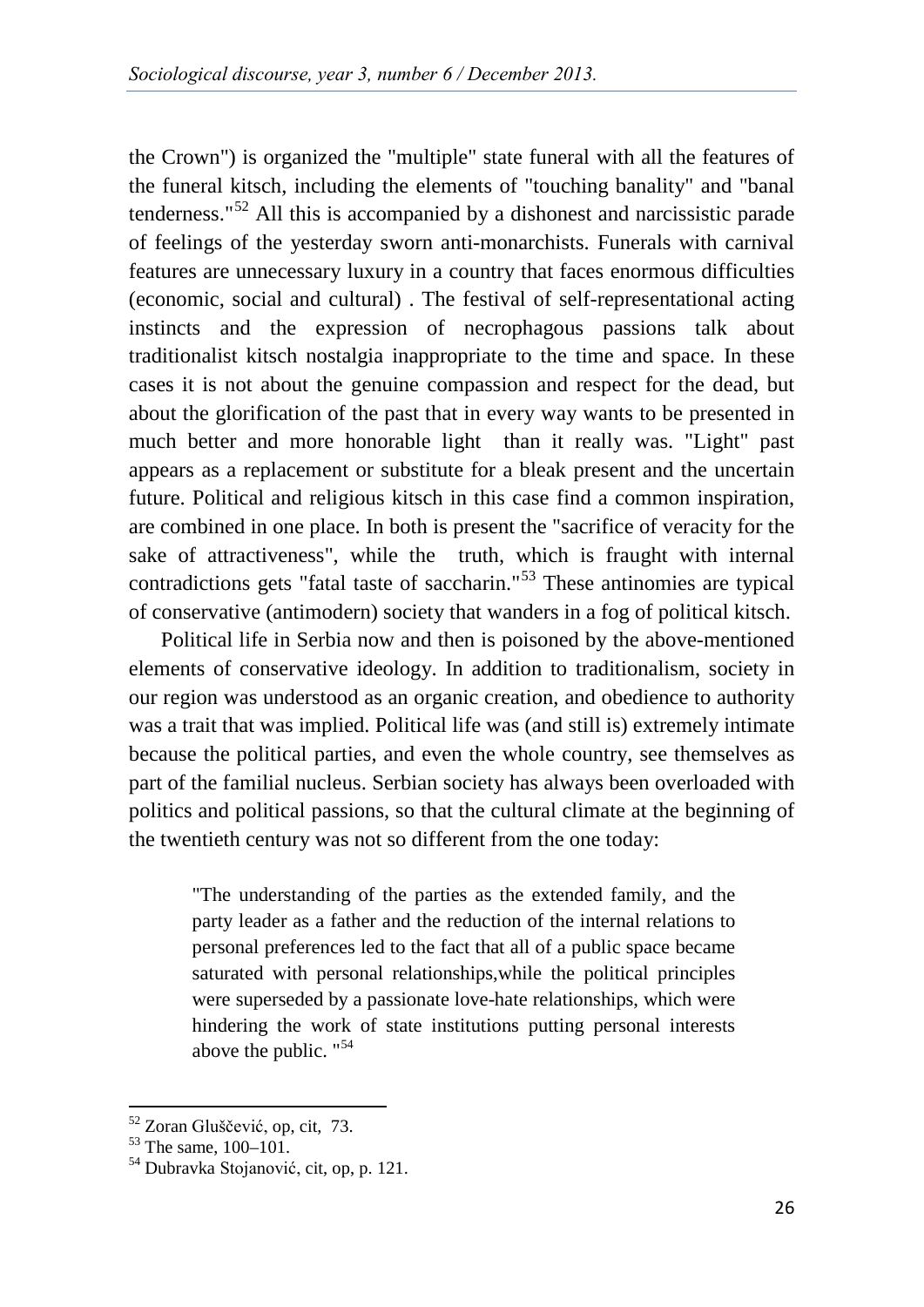The wars that have engulfed the SFR Yugoslavia in the nineties of the past century have even more in Serbs intensified feelings of exclusivity, content and self-sufficiency. They inflamed sentiments, which have grown in nationalism, chauvinism and ethnophiletism. The way of life was filled with national egoism, xenophobia, homophobia, religious intolerance, violation of rights of the minorities (Roma, LGBT population), and generally the disregard of any differences. Life has moved into the world of illusion, deception, lies and half-truths.

Society affected with kitsch is full of paradoxes. In Serbia, people were living completely outside the reality of the modern world, the myths of the past have become the only reality. In the world or the "kingdom of heaven" constructed of "lying and liars"<sup>[55](#page-22-0)</sup> was believed in divine salvation and heaven righteousness and salvation was looked for in leaders who were worshiped as idols. In a society that is in a state of anomie, there is only room for demimonde. In it, writer Stevanović discovers a "new type, mutant." It is made of thieves who claim to be leaders of nations and saviors of the homeland, the only true Serbs. "Thieves enthusiasts, altruistic thieves, thieves of St. Sava and Nikola thieves. In short, the thieves patriots." [56](#page-22-0) "The duty patriots" consider themselves the holders of the Orthodox faith, which are, from the need to disconnect from the rest of the Christian world, called St. Sava. For them, the believers of other colours are all squadron heretics, pagans or devil's servants. In such a headless society conservatism might be the only ideology, if it ever existed, and political kitsch crept into every pore of the system. Here is the original literary and picturesque view of the structure of the Serbian society, from the pen of a writer who experienced the cruelty of the government on his own skin:

"It is a communism without Marxist basis, chauvinism that imposes itself as a framework of the new ideology, the Orthodox Church, which has happily remained in practice without the basis of religion, the police which grows with the will of semi-dictators, army that is crumbling from within, the bureaucracy that erodes country, a country that openly starts a war against its own people that it does not resist, the opposition that defends the attitude of the position, the

<span id="page-22-0"></span><sup>&</sup>lt;sup>55</sup> Danilo Kiš, *Encyclopedia of the Dead*, Beograd: BIGZ, 1994. 19.<br><sup>56</sup> Vidosav Stevanović, cit, op, 322.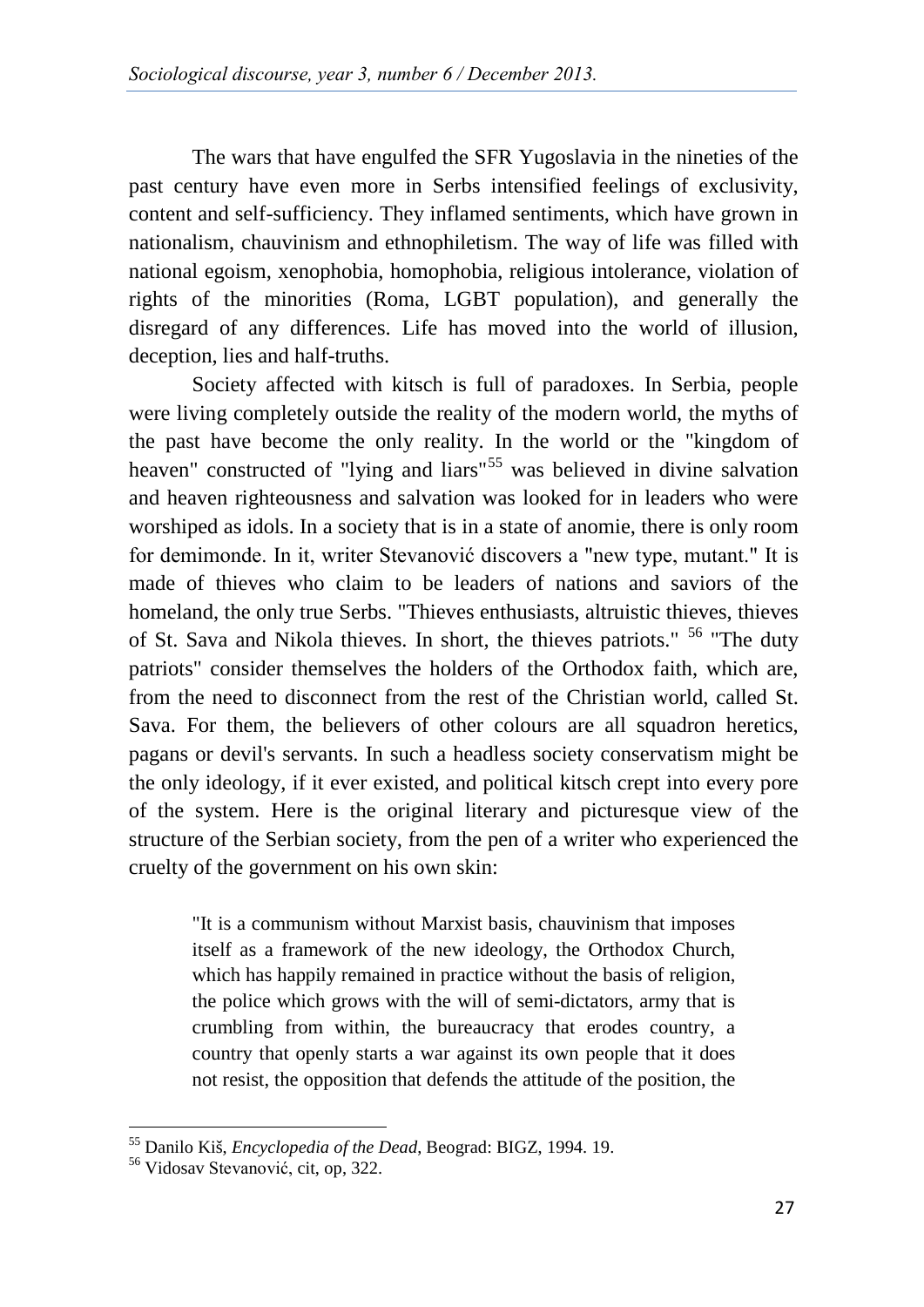intelligence that finally submitted itself to the sealed spirit, the workers who do not want to work and the farmers who are happy because of the uncultivated land and ruined crops."[57](#page-23-0)

A time of war, economic crisis and poverty are creating and spiritual poverty that remains decades after the cessation of the war. Sociologists often refer to a common place, in which the revolution can be made in a few days, the institutions renewed for a few weeks, and the awareness of people can not be changed for several decades. So it is with Serbia. After a mighty struggle there comes a time of peace, but a way of life does not change overnight. Only the roles, and their holders are changed. Instead of war profiteers, on the new social kitsch stage enter "anti-war profiteers" autocratic rule is replaced by a "democratic", autocracy that is arbitrary, institutions exist only on paper, and decisions are made in the kitchen of parties. At the same time, fiction is preferable to the reality that is difficult and reluctantly accepted. In the Serbian variants, this means that, for example, Kosovo remains in Serbia, although Serbia there has no grain of legitimate authority. On the other hand, is created the myth of Serbia as the "Balkan leader," although it is ruled by unprecedented poverty and unemployment, flourishing of the bribery and corruption, and organized crime flourishes in conjunction with quasimanagerialism. Inventing of the enemy remains the Serbian specialty, which comes very handy as a cover for the weakness of the regime. The enemy is indispensable as a simulant of constant danger. It is being built into the system as a "cohesive force".<sup>[58](#page-23-0)</sup> Imaginary enemy in this way becomes a real threat, and political manipulation shows that its resources are inexhaustible. New real-politics based on political pragmatism is required in such circumstances, but the question remains whether it can cope with society steeped in filthy lies and self-deception (society trash). Kitsch has the strength and durability which is difficult to handle, and its fickleness and adaptability of every political and social system can envy and ingenious chameleon.

<span id="page-23-0"></span><sup>&</sup>lt;sup>57</sup> The same, 569–570.<br><sup>58</sup> Herbert Marcuse, *One-Dimensional Man*, Sarajevo: "Veselin Masleša", 1968. 64.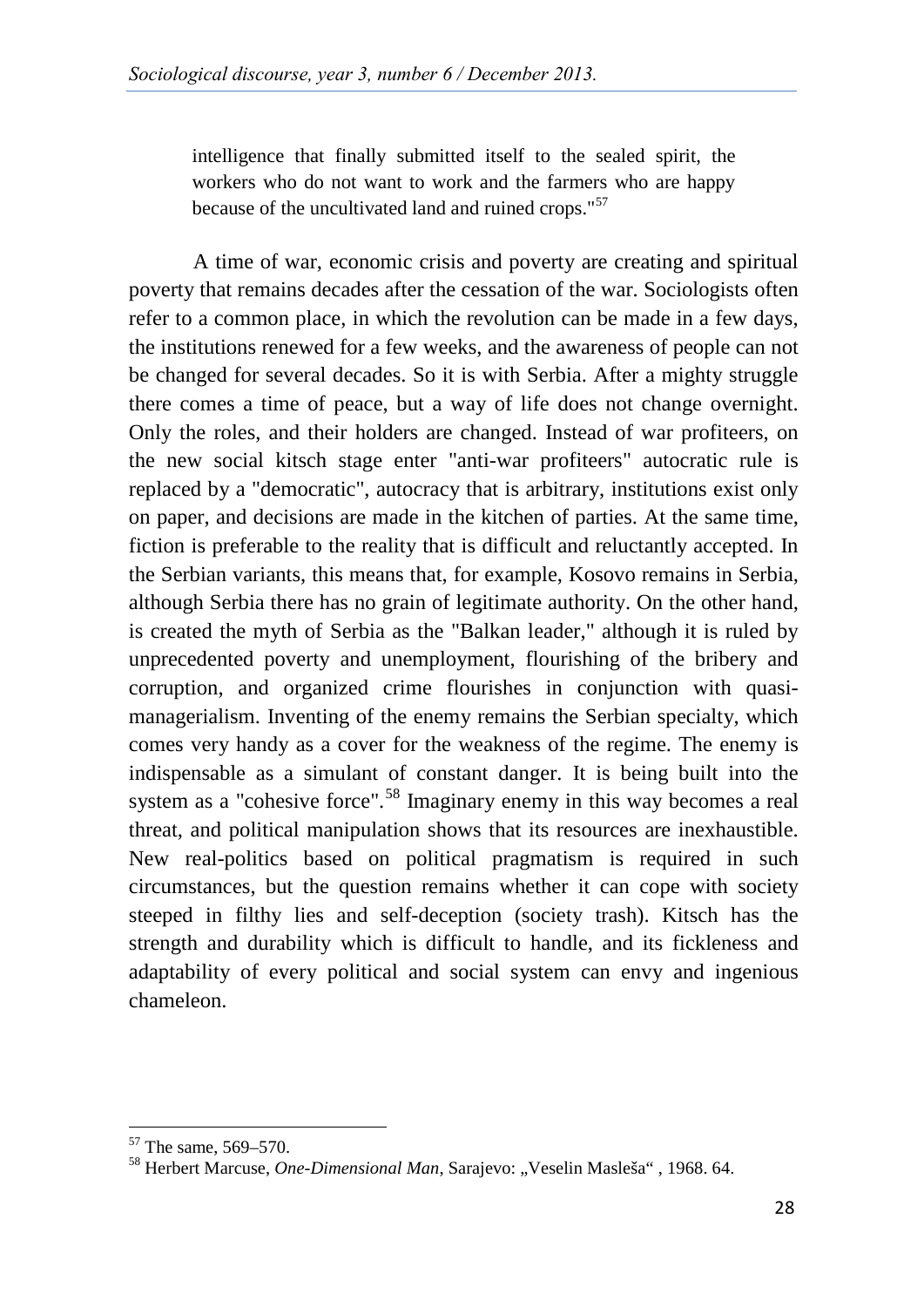## **Conclusion**

Freedom and morality are, by definition, the most important attributes of the policy. However, if the freedom of the concrete political practice is prevented or impeded, and moral conduct in terms of honesty and accountability disqualified, then it comes to the political illusion that seeks to mask the truth, blur reality and meet the particular interests of individuals or groups in power. In the absence of a genuine culture flourishes pseudoculture, false and spurious. It is an ideal base for a flourishing of pseudo-political phenomena and the development of the authoritarian societies.

Conservative ideology, embodied in the "false consciousness" and false political morality, aided by the political propaganda with appropriate rituals, opens the door to political kitsch, which easily covers the whole society. In a culture of lies policy is an area that produces a conscious deception and a premeditated lie. This policy manages to survive thanks to attributes such as primitivism, aggressiveness, lasciviousness, vulgarity, sensationalism, perversity, exclusivity and banality. In the atmosphere of the pseudoculture kitsch easily finds the refuge in politics - the truth ceases to be a political virtue, and a lie becomes legitimate, permissible, even desirable asset.

The authoritarian policy is the essential holder of the conservative ideology and totalitarian consciousness. It promotes violence by legitimating immorality and evil. Deleterious effects of such a policy is contained in the fact that it creates the illusion of democracy and freedom, but in fact it hampers the basic civil rights and stifles the individual freedom. This policy is based on obedience to the life and work of leaders, and its basic methods are manipulation and repression. Among its many features, the reliance on tradition is one of the key levers of conservative ideology. Here tradition is not understood in the broadest sense (as the preservation of the cultural heritage of the past), but it is simply the misuse of people's traditional feelings. Authoritarian undemocratic societes are the holders of the myth awareness and traditionalism as negative variant of tradition. Holders of the power can block changes, enhance confidence in social progress through rational planning and present a distorted picture of modernization. In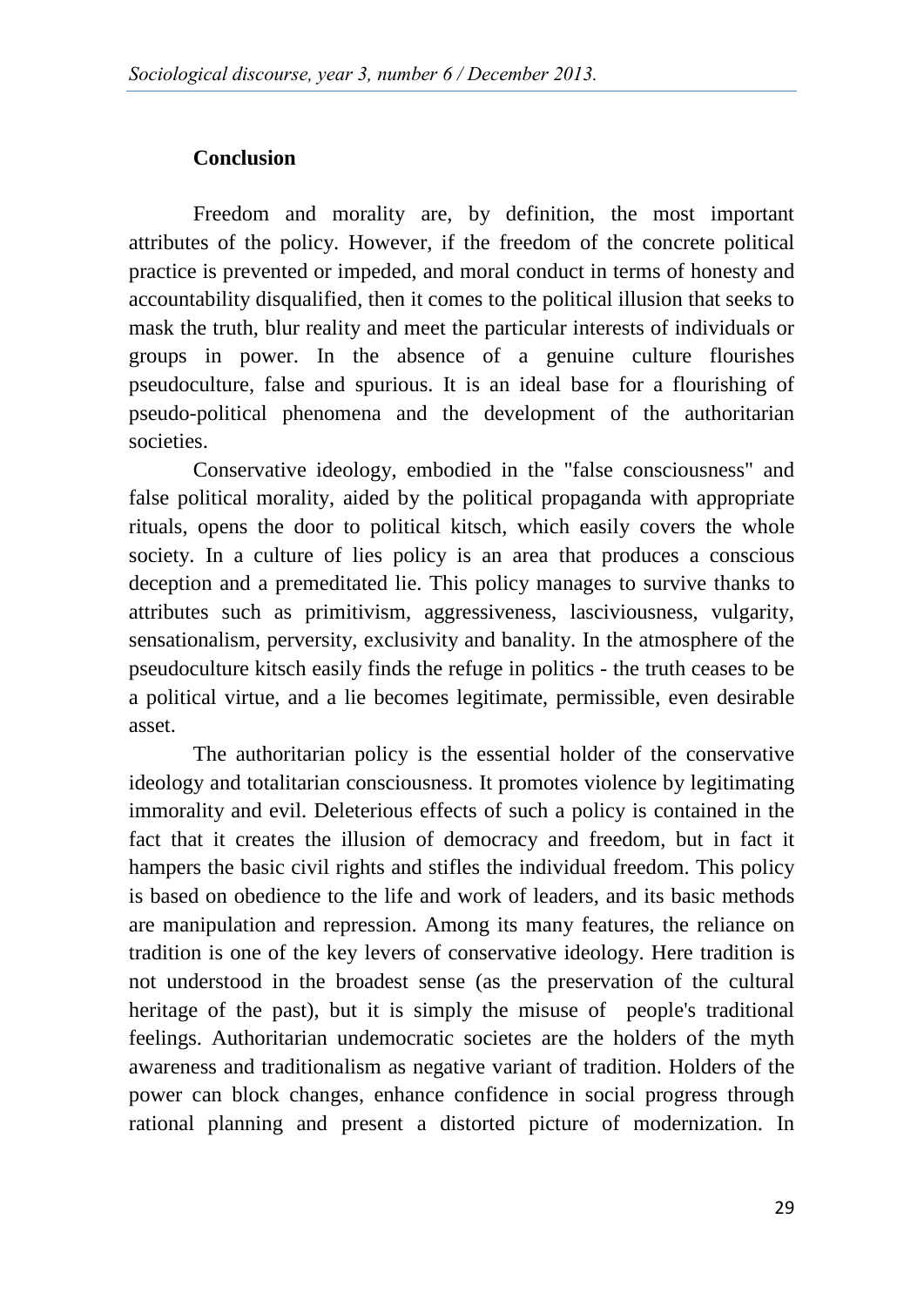political practice is not rare that leaders are inventing tradition, they instrumentalize it and place it at the service of satisfying their own interests.

Previously told with a simple deduction can easily be applied to a culture of Serbian society, to its modernization that after two centuries has not yet been completed. Political life of the Serbian society, today as earlier, is characterized by traditional conservatism and the obedience to authority. Political parties are essential carriers of human destinies, and institutions are a dead letter. Due to the long-standing resistance to changes, with strong processes of the retraditionalization, remythologization and Clericalisation, Serbia can not successfully be integrated into the community of the European democratic societies. Conservative ideology moved into all aspects of social life, and the life of "ordinary" people moved from grim reality into a world of deception, illusion and pink lies.

#### **Literature**

- 1. Arendt, Hannah. *The Truth and Falsehood in Politics*. Beograd: "Filip Višnjić". 1994.
- 2. Aristotle, *Politics*. Beograd: Kultura. 1970.
- 3. Božilović, Nikola. *Kitsch culture*. Niš:Zograf. 2006.
- 4. Božilović, Nikola. "*Cultural memory and the challenges of modernization",* Beograd: Socijalna misao, 2/2012, 113–129.
- 5. Božović, Ratko. The *Sideways of kitsch*. Nikšić: Sociološka luča, 2/2009. 3–18.
- 6. Broch, Hermann. "Notes on the problem of kitsch", in: Dorfles, Gillo Kitsch. *Anthology of bad taste*. Zagreb: Golden marketing. 1997. p. 59–78.
- 7. Broch, Herman. *Poetry and knowledge*. Niš: Gradina. 1979.
- 8. Calinescu, Matei. *Faces of modernity*. Zagreb: Realnost. 1977.
- 9. Crespi, Franco. *The Sociology of Culture*. Zagreb: Politička kultura. 2006.
- 10. Čupić, Čedomir. *Politics and Evil.* Nikšić: The Univerzitetska riječ. 1990.
- 11. Debord, Guy. *La Société du spectacle*. Paris: Champ Libre. 1987.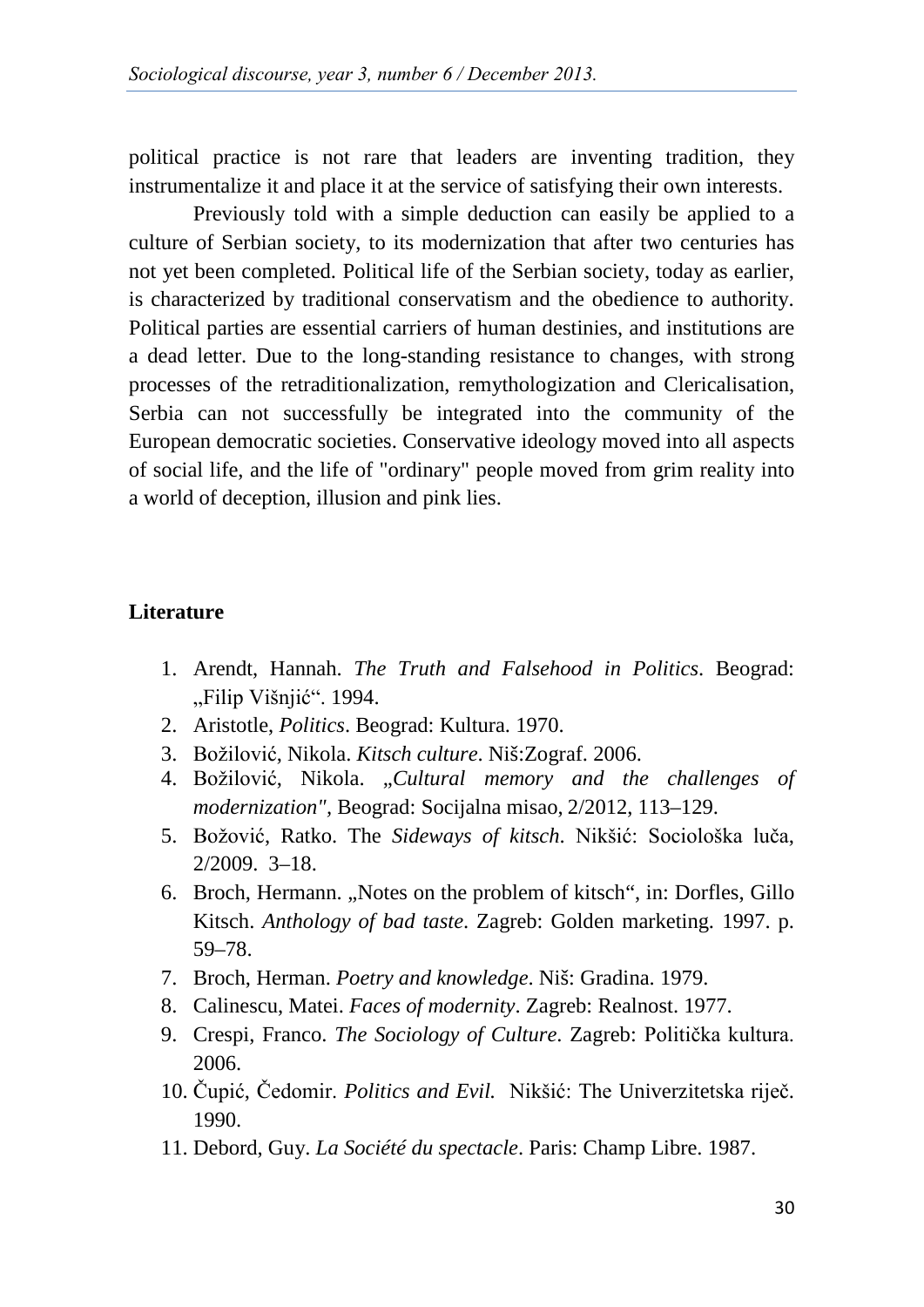- 12. Dufrenne, Mikel. *Art and Politics*. Sarajevo: Svjetlost. 1982.
- 13. Gillo, Dorfles. *Kitsch. Anthology of bad taste.* Zagreb: Golden marketing. 1997.
- 14. Giesz, Ludwig. *Phenomenology of kitsch*. Beograd:BIGZ. 1979.
- 15. Giddens, Anthony. *The Runaway World*. Belgrade: Stubovi kulture. 2005.
- 16. Gluščević, Zoran. *La Vie en Rose. Anthology of everyday kitsch.* Belgrade. 1990.
- 17. Golubović, Zagorka. *My horizons, I think, act, exist.* Belgrade: Women in Black. Centre for Women's Studies and Gender Research. 2012.
- 18. Greenberg, Clement. "Avant-garde and kitsch". in: Dorfles, Gillo, Kitsch. Anthology of bad taste. Zagreb: Golden marketing . 1997. 117–130.
- 19. Heywood, Andrew. *Political ideologies*. Belgrade: Zavod za udžbenike. 2005.
- 20. Hobsbawm, Eric and Terence Ranger. *The Invention of Tradition*. Belgrade: XX vek. 2002.
- 21. Horvat- Pintarić, Vera. *From kitsch to eternity*. Zagreb: Circulation CDD. 1979.
- 22. Kiš, Danilo. *Encyclopedia of the Dead*. Belgrade: BIGZ. 1994.
- 23. Konstantinović, Radomir. *The Philosophy of the small-town*. Belgrade: Otkrovenje. 2006.
- 24. Kundera, Milan. *The Unbearable Lightness of Being*. Sarajevo: Veselin Masleša, Light . 1990.
- 25. Mannheim, Karl. *Ideology and Utopia*. Belgrade: Nolit. 1968.
- 26. Marcuse, Herbert. *One-Dimensional Man*. Sarajevo: "Veselin Masleša". 1968.
- 27. Moles, Abraham. *Kitsch. The art of happiness.* Niš: Gradina. 1973.
- 28. Petrović, Sreten. The *Kitsch as a Destiny*. Beograd: Čigoja štampa. 2006.
- 29. Radojičić, Ivan. "*Virtual culture and / or construction of a new kitsch identity"*. Nikšić: Sociološka luča. 1/2011, str. 54–62.
- 30. Ranković, Milan. *General sociology of art*. Belgrade: Zavod za udžbenike. 1996.